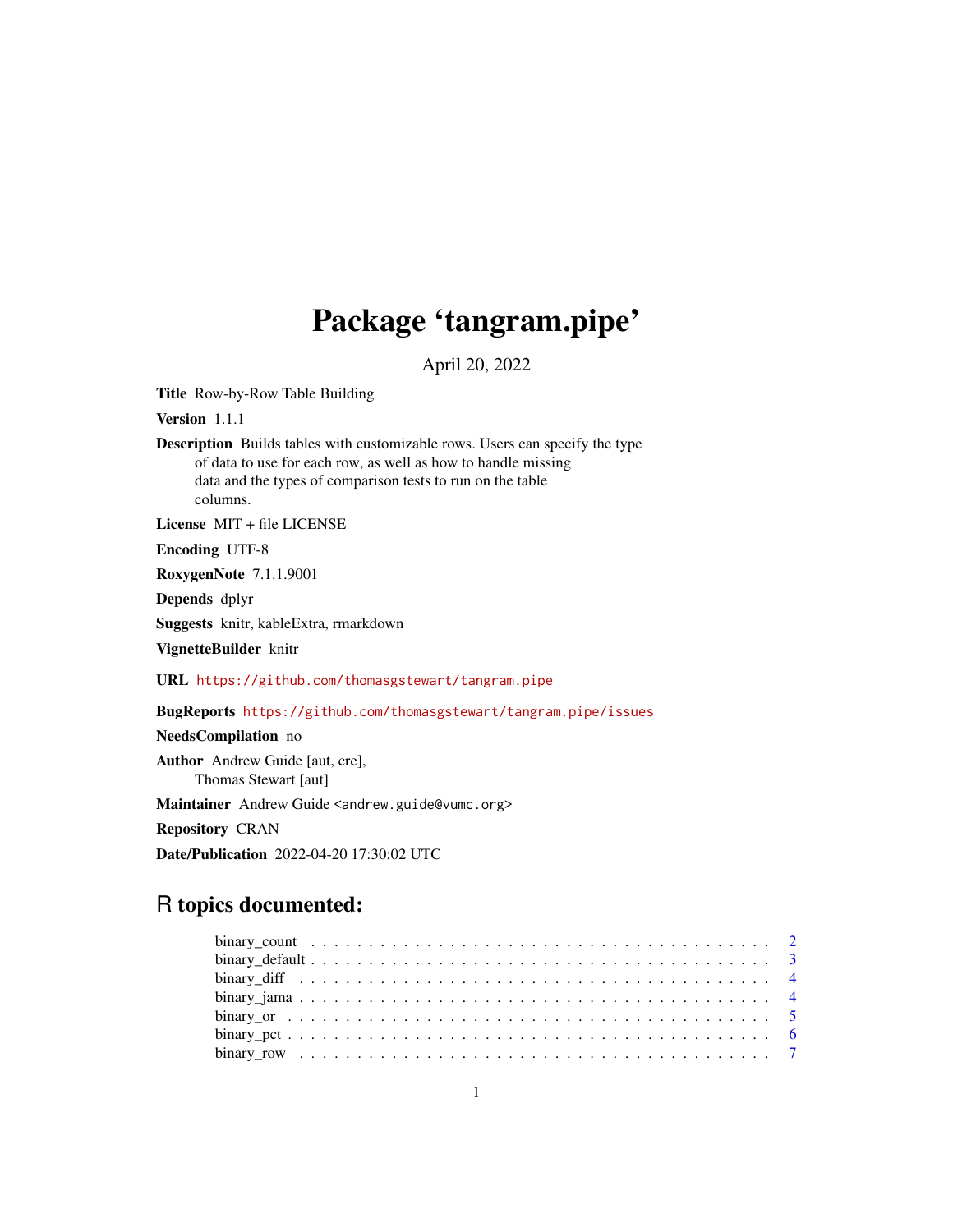<span id="page-1-0"></span>

|                                                                                                                      | 8             |
|----------------------------------------------------------------------------------------------------------------------|---------------|
|                                                                                                                      | 9             |
|                                                                                                                      | <b>9</b>      |
|                                                                                                                      |               |
|                                                                                                                      | -11           |
|                                                                                                                      | -12           |
|                                                                                                                      |               |
|                                                                                                                      |               |
|                                                                                                                      |               |
|                                                                                                                      |               |
|                                                                                                                      |               |
|                                                                                                                      |               |
|                                                                                                                      |               |
|                                                                                                                      |               |
|                                                                                                                      |               |
|                                                                                                                      | <sup>20</sup> |
| $print.tangram.pipe \dots \dots \dots \dots \dots \dots \dots \dots \dots \dots \dots \dots \dots \dots \dots \dots$ | 21            |
|                                                                                                                      | 22            |
|                                                                                                                      | 22            |
|                                                                                                                      | 23            |
|                                                                                                                      |               |

#### **Index** [25](#page-24-0)

<span id="page-1-1"></span>binary\_count *Count summary for a Binary Row*

# Description

Summarizes a binary row using counts.

# Usage

binary\_count(dt, ...)

# Arguments

| dt       | the name of the dataframe object.                               |
|----------|-----------------------------------------------------------------|
| $\cdots$ | Additional arguments supplied within the package row functions. |

# Details

This is an internal function of tangram.pipe. Additional arguments should be supplied for this function to work properly.

reference : the name of the row category to use as the reference. Default will use alphabetical first category

rowlabel : the label for the table row name, if different from row\_var.

compact : if TRUE, data displayed in one row.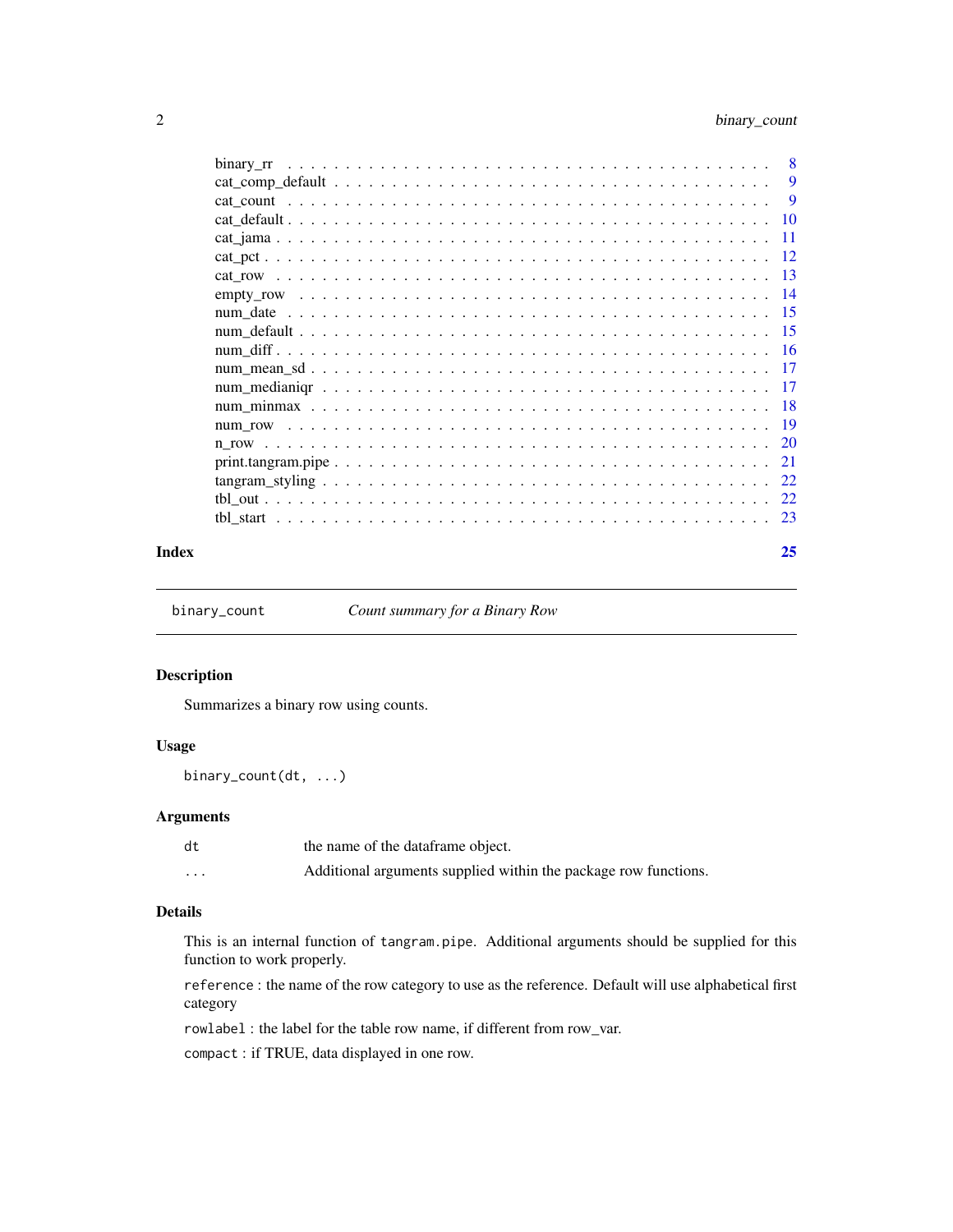# <span id="page-2-0"></span>binary\_default 3

missing : if TRUE, missing data is considered; FALSE only uses complete cases. digits : significant digits to use.

# Value

A dataframe with summary statistics for a binary variable.

# See Also

Possible summary functions for binary data[:binary\\_default,](#page-2-1) [binary\\_pct,](#page-5-1) [binary\\_jama](#page-3-1)

<span id="page-2-1"></span>binary\_default *Default summary for a Binary Row*

#### Description

Summarizes a binary row using counts and column proportions.

#### Usage

binary\_default(dt, ...)

#### Arguments

| dt                      | the name of the dataframe object.                               |
|-------------------------|-----------------------------------------------------------------|
| $\cdot$ $\cdot$ $\cdot$ | Additional arguments supplied within the package row functions. |

# Details

This is an internal function of tangram.pipe. Additional arguments should be supplied for this function to work properly.

reference : the name of the row category to use as the reference. Default will use alphabetical first category

rowlabel : the label for the table row name, if different from row\_var.

compact : if TRUE, data displayed in one row.

- missing : if TRUE, missing data is considered; FALSE only uses complete cases.
- digits : significant digits to use.

# Value

A dataframe with summary statistics for a binary variable.

# See Also

Additional prewritten summary functions for binary data: [binary\\_pct,](#page-5-1) [binary\\_count,](#page-1-1) [binary\\_jama](#page-3-1)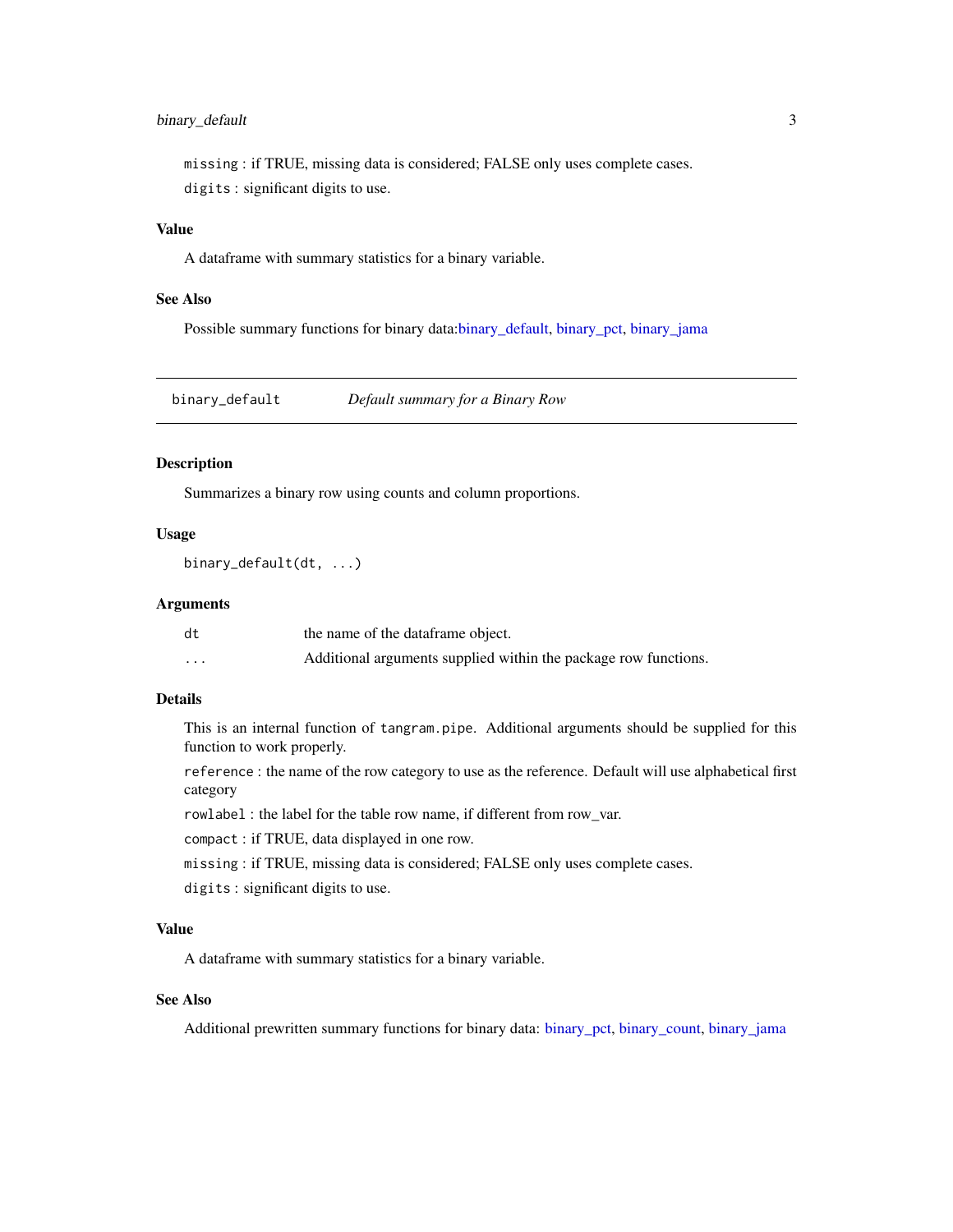<span id="page-3-0"></span>

Default comparison function for binary data.

# Usage

binary\_diff(dt, num\_col, reference, digits)

# Arguments

| dt        | the name of the dataframe object.              |
|-----------|------------------------------------------------|
| num_col   | the number of categorical columns in the data. |
| reference | the name of the reference row category to use. |
| digits    | significant digits to use.                     |

# Value

A dataframe with difference in proportions test results between pairs of columns for binary data, as well as an overall chi-squared test across all groups.

<span id="page-3-1"></span>binary\_jama *JAMA-style summary for a Binary Row*

# Description

Summarizes a binary row using column percentages and the total number in each cell divided by the column total. This is the style used by the Journal of the American Medical Association.

# Usage

binary\_jama(dt, ...)

| dt       | the name of the dataframe object.                               |
|----------|-----------------------------------------------------------------|
| $\cdots$ | Additional arguments supplied within the package row functions. |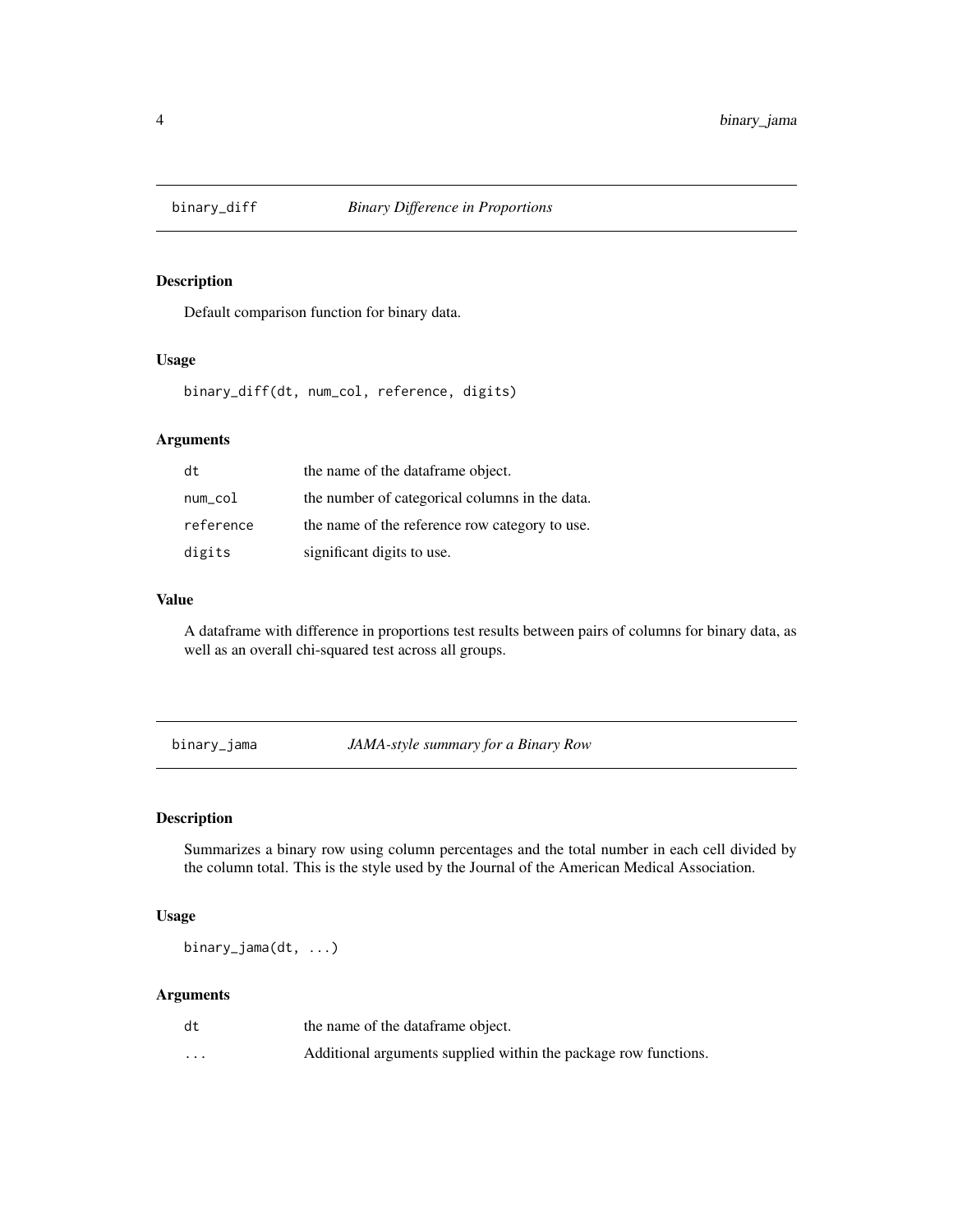#### <span id="page-4-0"></span>binary\_or 5

# Details

This is an internal function of tangram.pipe. Additional arguments should be supplied for this function to work properly.

reference : the name of the row category to use as the reference. Default will use alphabetical first category

rowlabel : the label for the table row name, if different from row\_var.

compact : if TRUE, data displayed in one row.

missing : if TRUE, missing data is considered; FALSE only uses complete cases.

digits : significant digits to use.

# Value

A dataframe with summary statistics for a binary variable.

# See Also

Possible summary functions for binary data[:binary\\_default,](#page-2-1) [binary\\_pct,](#page-5-1) [binary\\_count](#page-1-1)

binary\_or *Binary Odds Ratio*

# Description

Calculates odds ratio across categories for binary data.

# Usage

binary\_or(dt, num\_col, reference, digits)

#### **Arguments**

| dt        | the name of the dataframe object.              |
|-----------|------------------------------------------------|
| num_col   | the number of categorical columns in the data. |
| reference | the name of the reference row category to use. |
| digits    | significant digits to use.                     |

#### Value

A dataframe with computed odds ratios between pairs of columns for binary data, as well as an overall chi-squared test across all groups.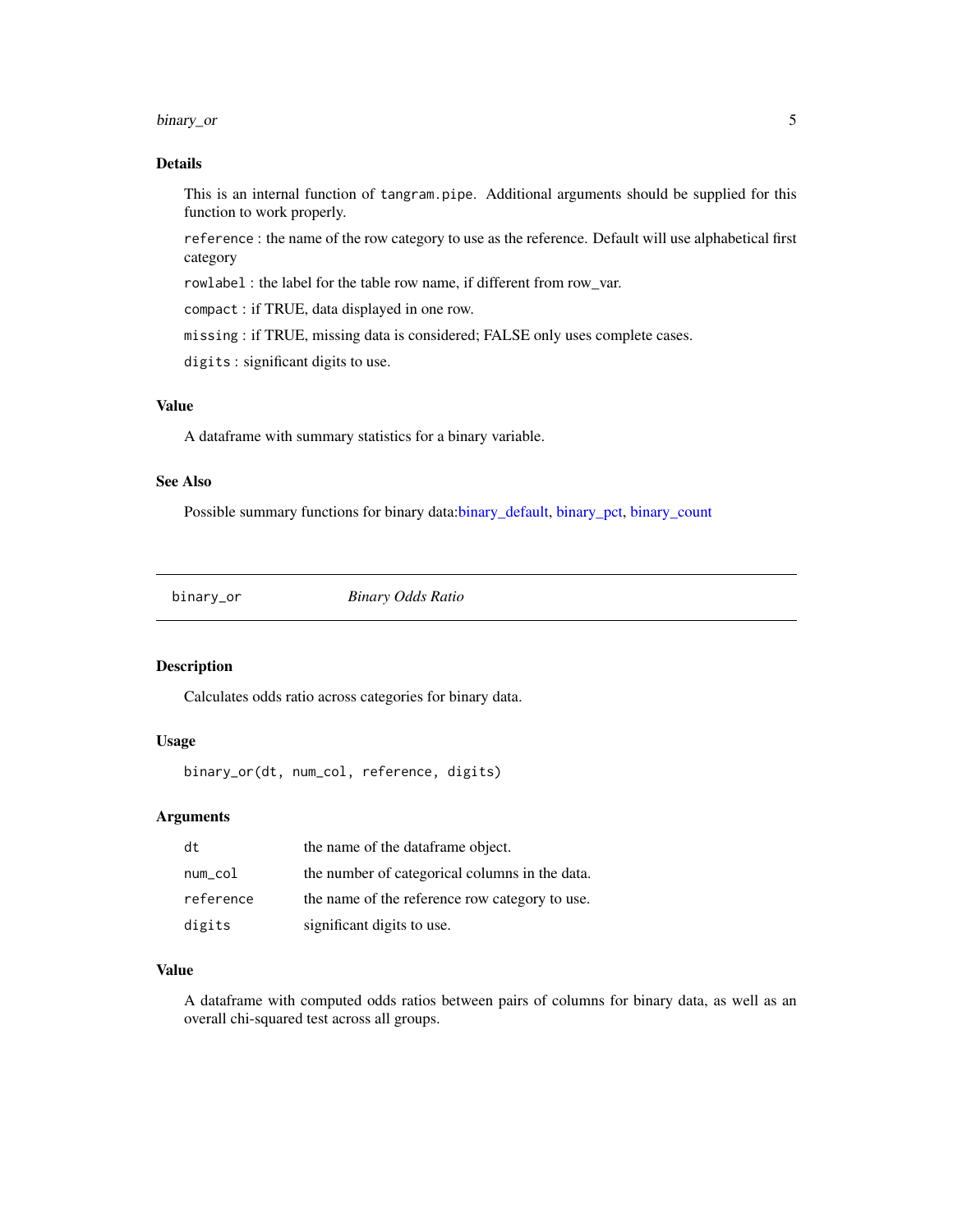<span id="page-5-1"></span><span id="page-5-0"></span>

Summarizes a binary row using counts and column percentages.

# Usage

binary\_pct(dt, ...)

# Arguments

| dt       | the name of the dataframe object.                               |
|----------|-----------------------------------------------------------------|
| $\cdots$ | Additional arguments supplied within the package row functions. |

# Details

This is an internal function of tangram.pipe. Additional arguments should be supplied for this function to work properly.

reference : the name of the row category to use as the reference. Default will use alphabetical first category

rowlabel : the label for the table row name, if different from row\_var.

compact : if TRUE, data displayed in one row.

missing : if TRUE, missing data is considered; FALSE only uses complete cases.

digits : significant digits to use.

# Value

A dataframe with summary statistics for a binary variable.

# See Also

Possible summary functions for binary data[:binary\\_default,](#page-2-1) [binary\\_count,](#page-1-1) [binary\\_jama](#page-3-1)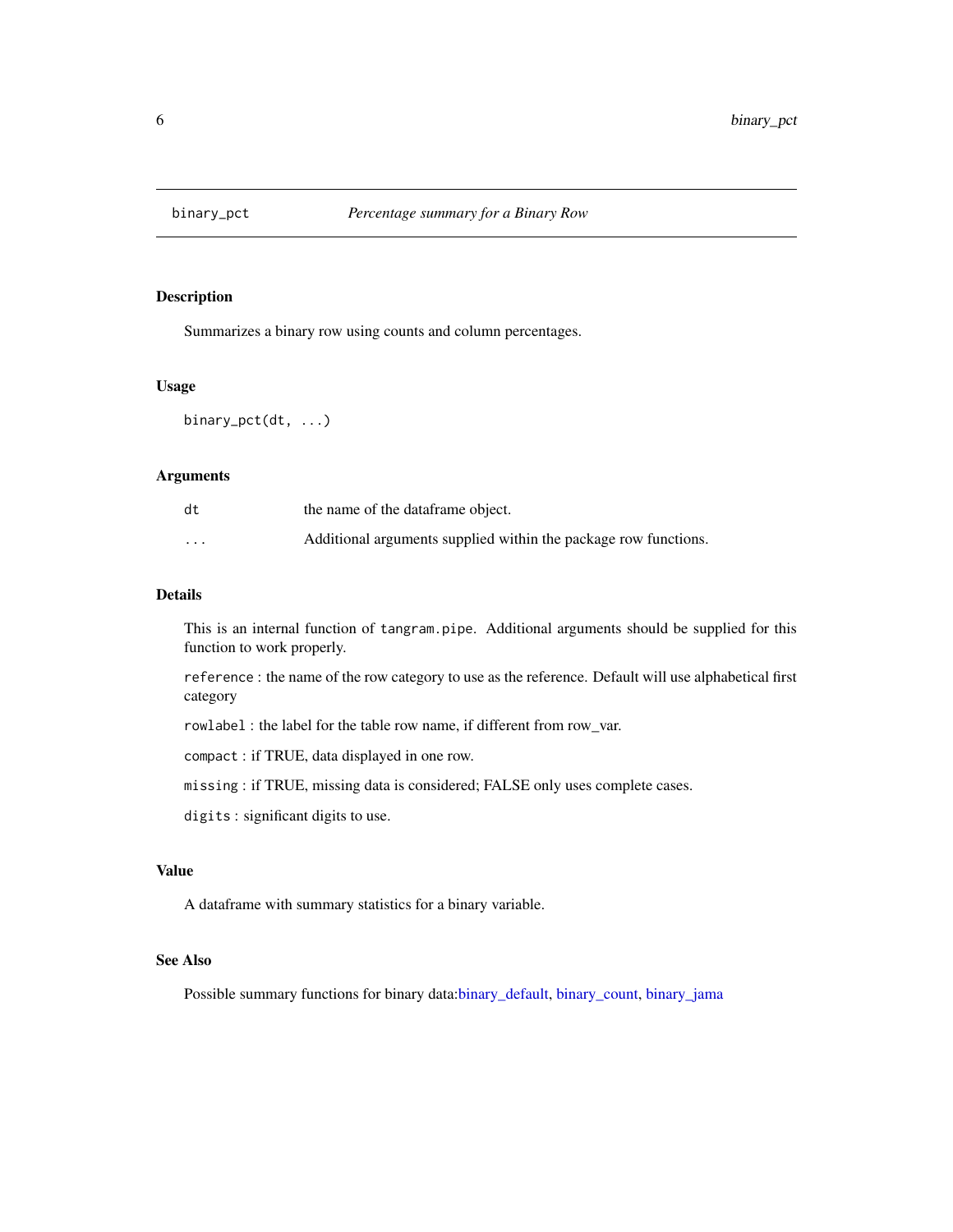<span id="page-6-1"></span><span id="page-6-0"></span>binary\_row *Binary Row*

# Description

Adds in a binary row to a tangram.pipe table.

# Usage

```
binary_row(
 list_obj,
 row_var,
 col_var = NULL,
 newdata = FALSE,rowlabel = NULL,
 summary = NULL,
 reference = NULL,
 compact = TRUE,missing = NULL,
 overall = NULL,
 comparison = NULL,
 digits = 2,
  indent = 5)
```

| list_obj   | the name of the tbl_start object previously initialized.                                                 |
|------------|----------------------------------------------------------------------------------------------------------|
| row_var    | the name of the variable to be used in the rows.                                                         |
| col_var    | the variable to be used in the table columns. Default is from initialized tbl_start<br>object.           |
| newdata    | enter new dataset name if different from that initialized in tbl_start.                                  |
| rowlabel   | the label for the table row name, if different from row_var.                                             |
| summary    | summary function for the data, if different from the one supplied in tbl_start.                          |
| reference  | the name of the row category to use as the reference. Default will use alphabet-<br>ical first category. |
| compact    | logical: if TRUE, data displayed in one row.                                                             |
| missing    | logical: if TRUE, missing data is considered; FALSE only uses complete cases.                            |
| overall    | logical: if TRUE, an overall column is included.                                                         |
| comparison | the name of the comparison test to use, if different from that initialized in<br>tbl_start.              |
| digits     | significant digits to use.                                                                               |
| indent     | number of spaces to indent category names.                                                               |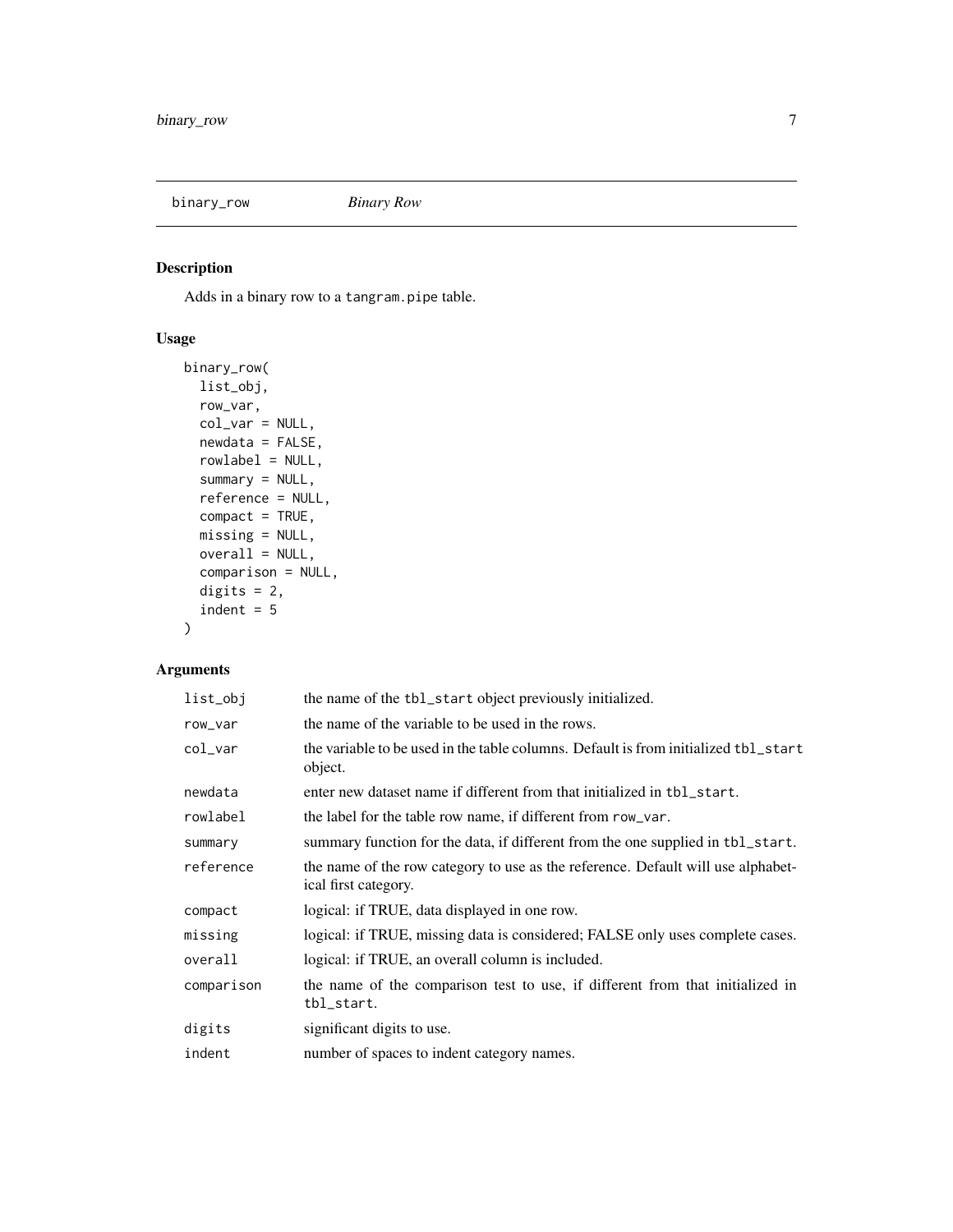<span id="page-7-0"></span>Value

A list with the binary row's table information added as a new element to list\_obj.

#### See Also

Possible summary functions for binary data[:binary\\_default,](#page-2-1) [binary\\_pct,](#page-5-1) [binary\\_count,](#page-1-1) [binary\\_jama](#page-3-1) Other related row-building functions: [num\\_row,](#page-18-1) [cat\\_row,](#page-12-1) [n\\_row,](#page-19-1) [empty\\_row](#page-13-1) Starting a tangram.pipe table: [tbl\\_start](#page-22-1)

# Examples

```
iris$color <- sample(c("Blue", "Purple"), size=150, replace=TRUE)
x <- tbl_start(iris, "Species", missing=TRUE, overall=TRUE, comparison=TRUE) %>%
 binary_row("color", rowlabel="Color")
```

```
binary_rr Binary Risk Ratio
```
# Description

Calculates risk ratio across categories for binary data.

#### Usage

```
binary_rr(dt, num_col, reference, digits)
```
# Arguments

| dt        | the name of the dataframe object.              |
|-----------|------------------------------------------------|
| num_col   | the number of categorical columns in the data. |
| reference | the name of the reference row category to use. |
| digits    | significant digits to use.                     |

#### Value

A dataframe with computed risk ratios between pairs of columns for binary data, as well as an overall chi-squared test across all groups.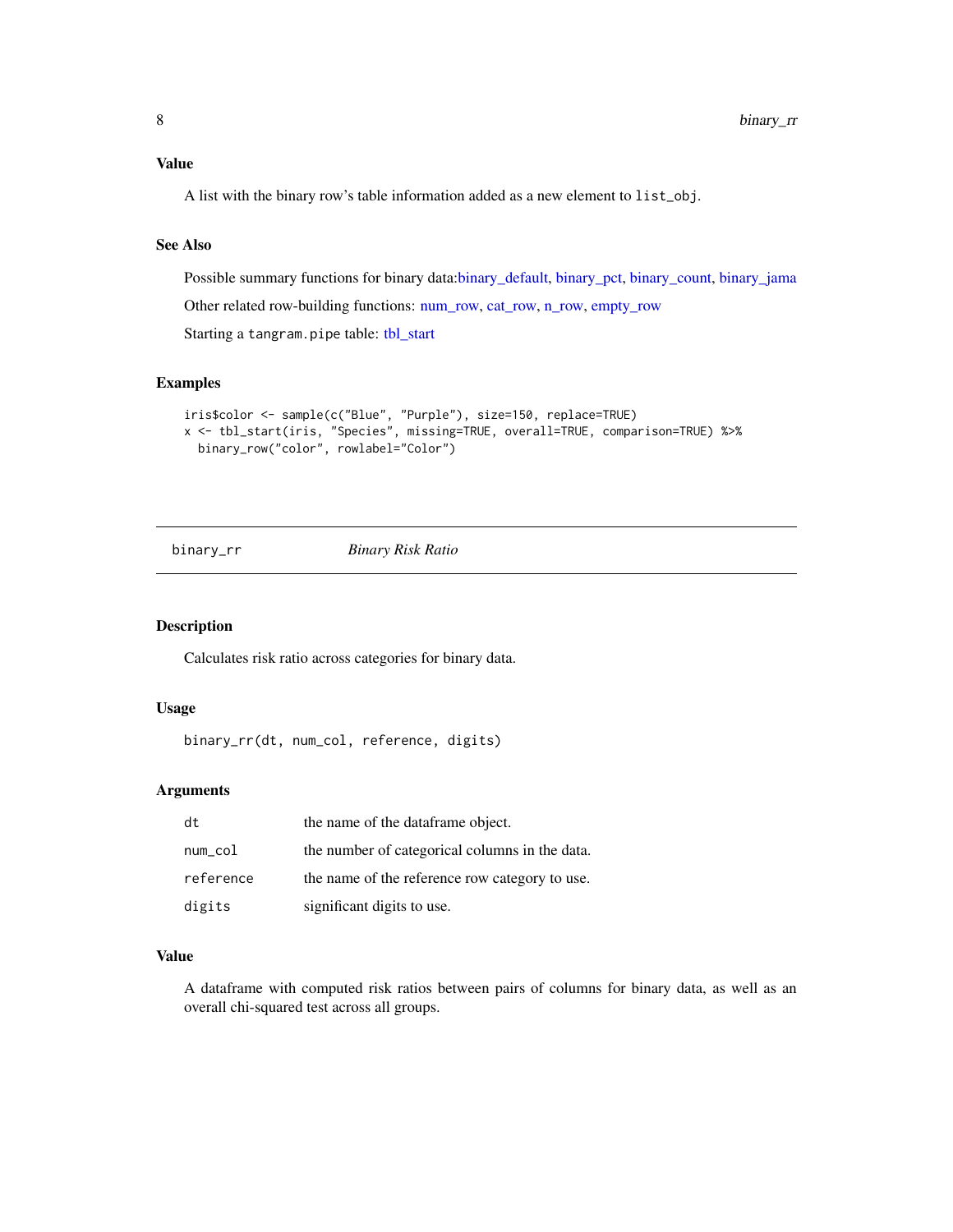<span id="page-8-0"></span>cat\_comp\_default *Chi-Squared Test for Categorical Variables*

#### Description

Default comparison function for categorical data.

# Usage

```
cat_comp_default(dt, digits)
```
### Arguments

| dt     | the name of the dataframe object. |
|--------|-----------------------------------|
| digits | significant digits to use.        |

# Value

A dataframe calculating relative entropy between column pairs, as well as an overall chi-squared test across all groups.

<span id="page-8-1"></span>cat\_count *Count summary for a Categorical Row*

# Description

Summarizes a categorical row using counts.

#### Usage

cat\_count(dt, ...)

#### Arguments

| dt       | the name of the dataframe object.                               |
|----------|-----------------------------------------------------------------|
| $\cdots$ | Additional arguments supplied within the package row functions. |

#### Details

This is an internal function of tangram.pipe. Additional arguments should be supplied for this function to work properly.

rowlabel : the label for the table row name, if different from row\_var.

missing : if TRUE, missing data is considered; FALSE only uses complete cases.

ordering : Sorts the row variable: options are "ascending" or "descending"

sortvar : Column to sort row on. Requires ordering to be ascending or descending. By default, will sort based on overall statistics.

digits : significant digits to use.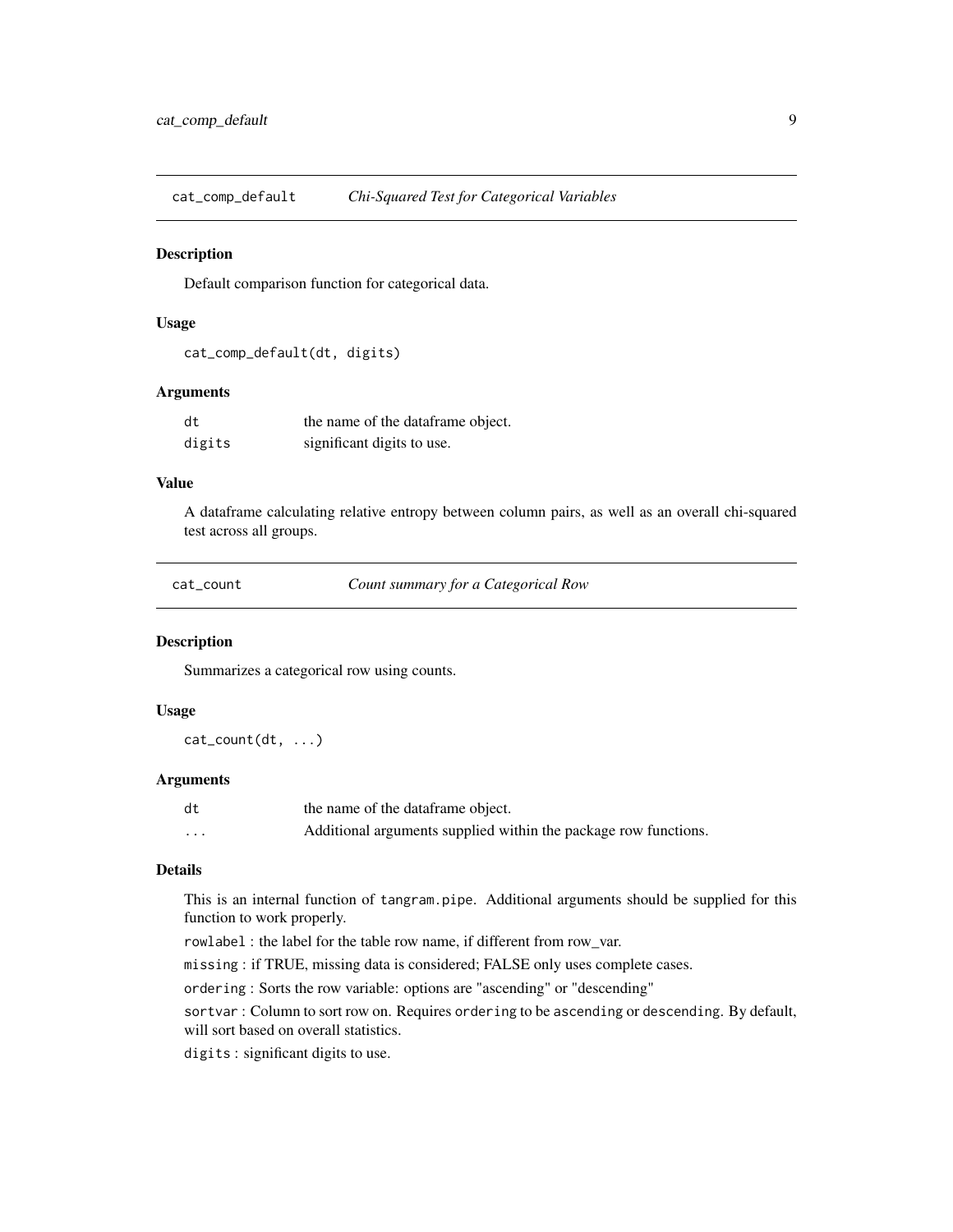# <span id="page-9-0"></span>Value

A dataframe with summary statistics for a categorical variable.

# See Also

Additional prewritten summary functions for categorical data: [cat\\_default,](#page-9-1) [cat\\_pct,](#page-11-1) [cat\\_jama](#page-10-1)

<span id="page-9-1"></span>cat\_default *Default summary for a Categorical Row*

# Description

Summarizes a categorical row using counts and column proportions.

#### Usage

cat\_default(dt, ...)

# Arguments

| dt       | the name of the dataframe object.                               |
|----------|-----------------------------------------------------------------|
| $\cdots$ | Additional arguments supplied within the package row functions. |

#### Details

This is an internal function of tangram.pipe. Additional arguments should be supplied for this function to work properly.

rowlabel : the label for the table row name, if different from row\_var.

missing : if TRUE, missing data is considered; FALSE only uses complete cases.

ordering : Sorts the row variable: options are "ascending" or "descending"

sortvar : Column to sort row on. Requires ordering to be ascending or descending. By default, will sort based on overall statistics.

digits : significant digits to use.

# Value

A dataframe with summary statistics for a categorical variable.

#### See Also

Additional prewritten summary functions for categorical data: [cat\\_pct,](#page-11-1) [cat\\_count,](#page-8-1) [cat\\_jama](#page-10-1)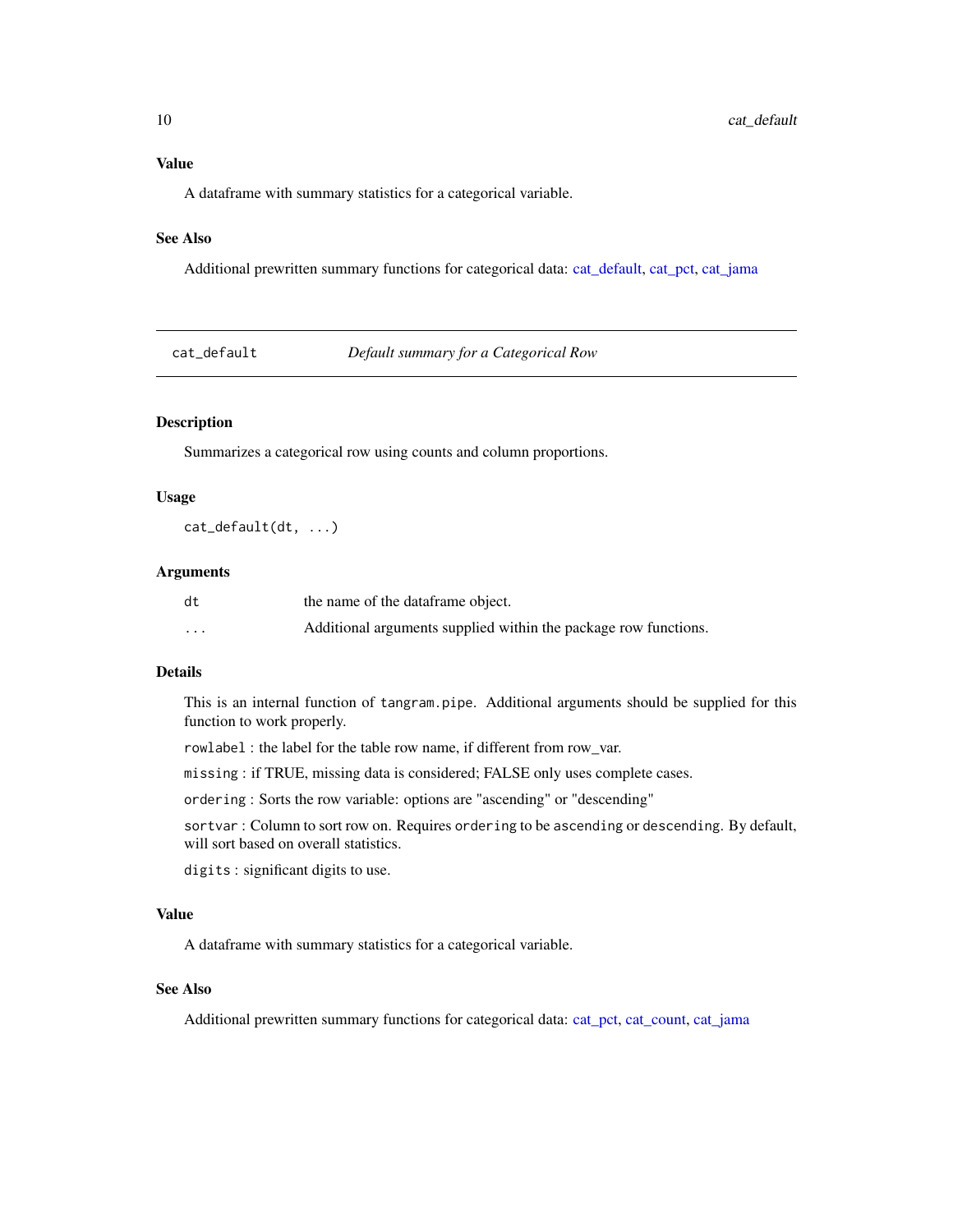<span id="page-10-1"></span><span id="page-10-0"></span>

Summarizes a categorical row using column percentages and the total number in each cell divided by the column total. This is the style used by the Journal of the American Medical Association.

#### Usage

cat\_jama(dt, ...)

# Arguments

| dt       | the name of the dataframe object.                               |
|----------|-----------------------------------------------------------------|
| $\cdots$ | Additional arguments supplied within the package row functions. |

# Details

This is an internal function of tangram.pipe. Additional arguments should be supplied for this function to work properly.

rowlabel : the label for the table row name, if different from row\_var.

missing : if TRUE, missing data is considered; FALSE only uses complete cases.

ordering : Sorts the row variable: options are "ascending" or "descending"

sortvar : Column to sort row on. Requires ordering to be ascending or descending. By default, will sort based on overall statistics.

digits : significant digits to use.

## Value

A dataframe with summary statistics for a categorical variable.

# See Also

Additional prewritten summary functions for categorical data: [cat\\_default,](#page-9-1) [cat\\_pct,](#page-11-1) [cat\\_count](#page-8-1)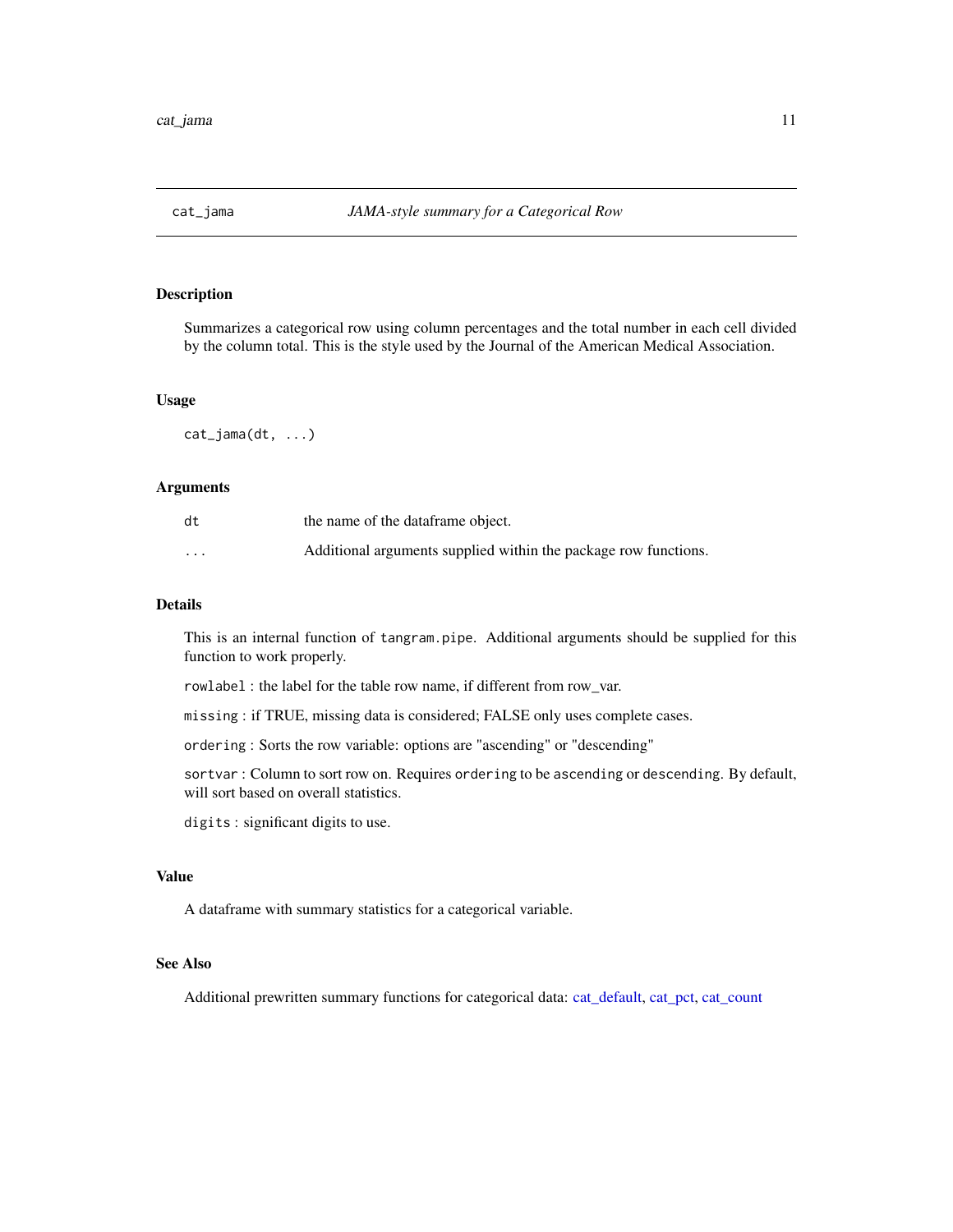<span id="page-11-1"></span><span id="page-11-0"></span>

Summarizes a categorical row using counts and column percentages.

#### Usage

 $cat\_pet(dt, \ldots)$ 

# Arguments

| dt       | the name of the dataframe object.                               |
|----------|-----------------------------------------------------------------|
| $\cdots$ | Additional arguments supplied within the package row functions. |

#### Details

This is an internal function of tangram.pipe. Additional arguments should be supplied for this function to work properly.

rowlabel : the label for the table row name, if different from row\_var.

missing : if TRUE, missing data is considered; FALSE only uses complete cases.

ordering : Sorts the row variable: options are "ascending" or "descending"

sortvar : Column to sort row on. Requires ordering to be ascending or descending. By default, will sort based on overall statistics.

digits : significant digits to use.

# Value

A dataframe with summary statistics for a categorical variable.

# See Also

Additional prewritten summary functions for categorical data: [cat\\_default,](#page-9-1) [cat\\_count,](#page-8-1) [cat\\_jama](#page-10-1)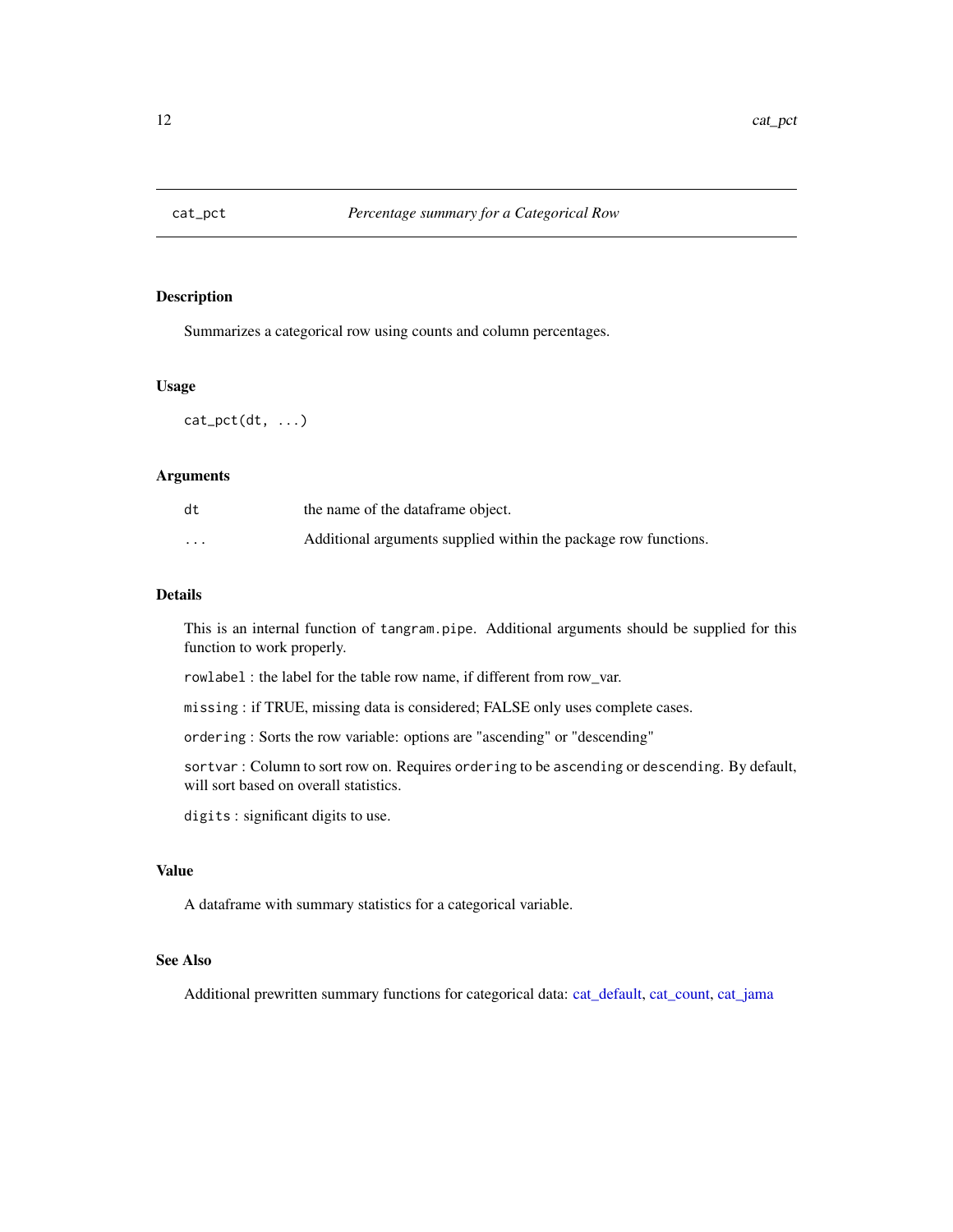<span id="page-12-1"></span><span id="page-12-0"></span>

Adds in a categorical row to a tangram.pipe table.

# Usage

```
cat_row(
 list_obj,
 row_var,
 col_var = NULL,
 newdata = FALSE,
 rowlabel = NULL,
  summary = NULL,
 missing = NULL,
 overall = NULL,
  comparison = NULL,
 digits = 2,
 ordering = "none",
  sortcol = NULL,
  indent = 5)
```

| list_obj   | the name of the tbl_start object previously initialized.                                                                                |
|------------|-----------------------------------------------------------------------------------------------------------------------------------------|
| row_var    | the name of the variable to be used in the rows.                                                                                        |
| $col\_var$ | the variable to be used in the table columns. Default is from initialized tbl_start<br>object.                                          |
| newdata    | enter new dataset name if different from that initialized in tbl_start.                                                                 |
| rowlabel   | the label for the table row name, if different from row_var.                                                                            |
| summary    | summary function for the data, if different from the one supplied in tbl_start.                                                         |
| missing    | logical: if TRUE, missing data is considered; FALSE only uses complete cases.                                                           |
| overall    | logical: if TRUE, an overall column is included.                                                                                        |
| comparison | the name of the comparison test to use, if different from that initialized in<br>tbl_start.                                             |
| digits     | significant digits to use.                                                                                                              |
| ordering   | If ascending, will sort by overall ascending order; if descending, will sort by<br>overall descending order. Default is no row sorting. |
| sortcol    | Column to sort row on. Requires ordering to be ascending or descending.<br>By default, will sort based on overall statistics.           |
| indent     | number of spaces to indent category names.                                                                                              |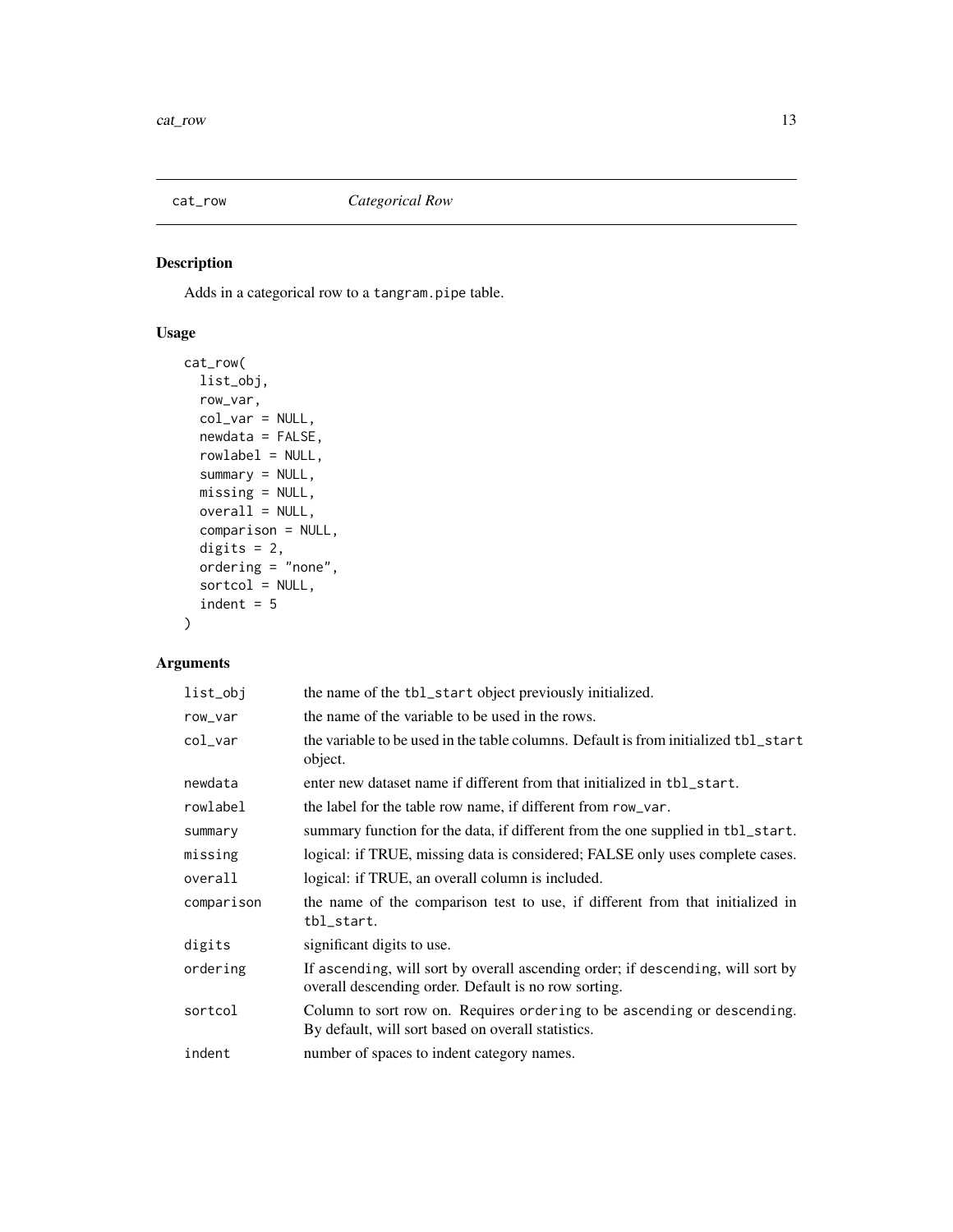<span id="page-13-0"></span>A list with the categorical row's table information added as a new element to list\_obj.

# See Also

Possible summary functions for categorical data[:cat\\_default,](#page-9-1) [cat\\_pct,](#page-11-1) [cat\\_count,](#page-8-1) [cat\\_jama](#page-10-1)

Other related row-building functions: [num\\_row,](#page-18-1) [binary\\_row,](#page-6-1) [n\\_row,](#page-19-1) [empty\\_row](#page-13-1)

Starting a tangram.pipe table: [tbl\\_start](#page-22-1)

#### Examples

```
iris$Stem.Size <- sample(c("Small", "Medium", "Medium", "Large"), size=150, replace=TRUE)
x <- tbl_start(iris, "Species", missing=TRUE, overall=TRUE, comparison=TRUE) %>%
  cat_row("Stem.Size", rowlabel="Stem Size")
```

```
empty_row Empty Row
```
# Description

Produces a empty dividing row in a tangram.pipe table. May have a row header.

# Usage

```
empty_row(list_obj, header = NULL)
```
# Arguments

| list_obj | the name of the tbl_start object previously initialized. |
|----------|----------------------------------------------------------|
| header   | a header to include for the empty row.                   |

# Value

If a header is included, a list object is returned with a one-element dataframe containing the header as the most recent entry to list\_obj. Otherwise, a list is returned containing a blank character as the last element of list\_obj.

# See Also

Other related row-building functions: [num\\_row,](#page-18-1) [cat\\_row,](#page-12-1) [binary\\_row,](#page-6-1) [n\\_row](#page-19-1)

Starting a tangram.pipe table: [tbl\\_start](#page-22-1)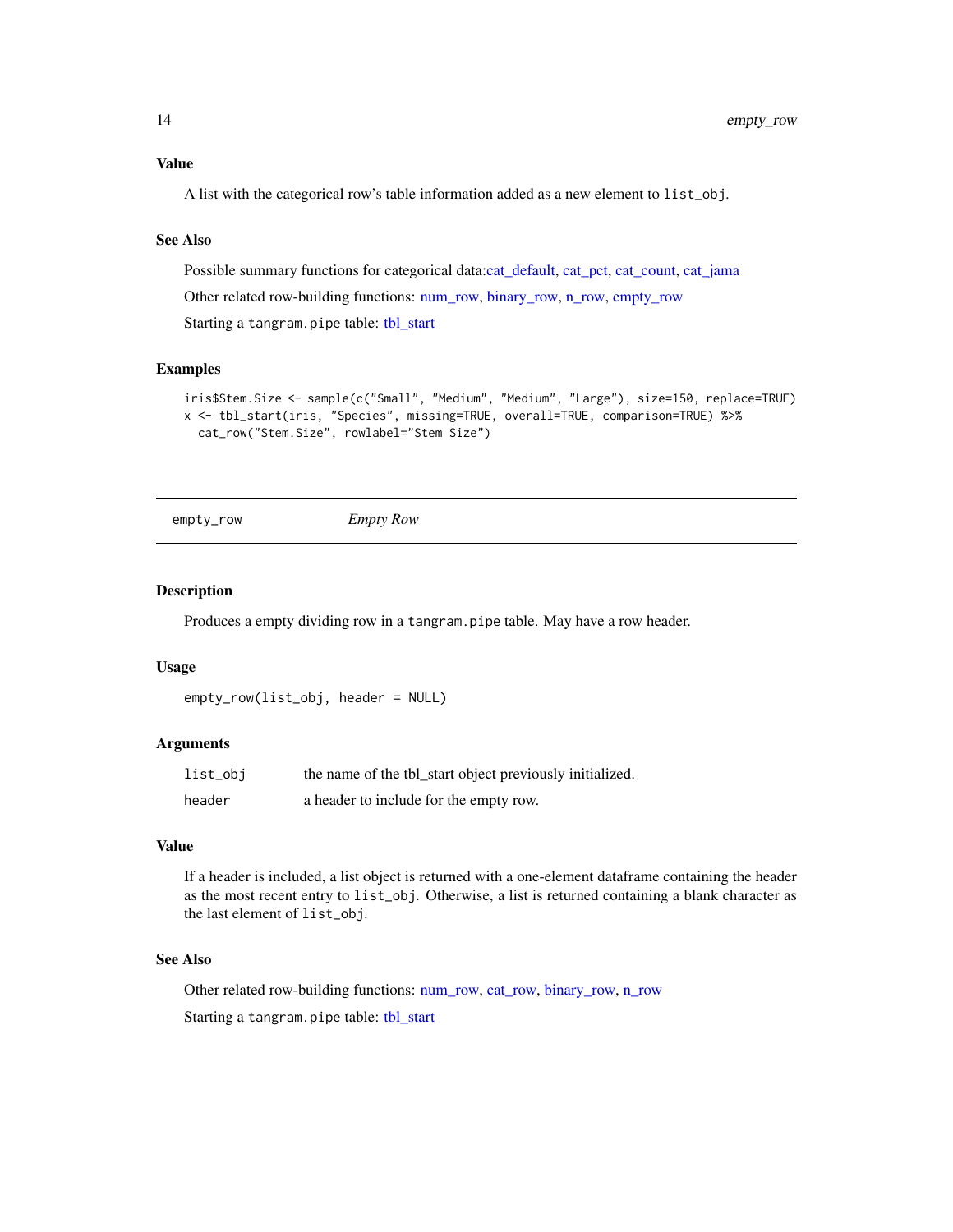<span id="page-14-2"></span><span id="page-14-0"></span>

Summarizes a numeric row using the five-number summary for a date object.

# Usage

num\_date(dt, ...)

#### Arguments

| dt                      | the name of the dataframe object.                               |
|-------------------------|-----------------------------------------------------------------|
| $\cdot$ $\cdot$ $\cdot$ | Additional arguments supplied within the package row functions. |

# Details

This is an internal function of tangram.pipe. Additional arguments should be supplied for this function to work properly.

rowlabel : the label for the table row name, if different from row\_var.

missing : if TRUE, missing data is considered; FALSE only uses complete cases.

#### Value

A dataframe with summary statistics for a numeric variable.

# See Also

Additional prewritten summary functions for numeric data: [num\\_default,](#page-14-1) [num\\_mean\\_sd,](#page-16-1) [num\\_medianiqr,](#page-16-2) [num\\_minmax](#page-17-1)

<span id="page-14-1"></span>num\_default *Default summary for a Numeric Row*

# Description

Summarizes a numeric row using the five-number summary, mean, and standard deviation.

#### Usage

num\_default(dt, ...)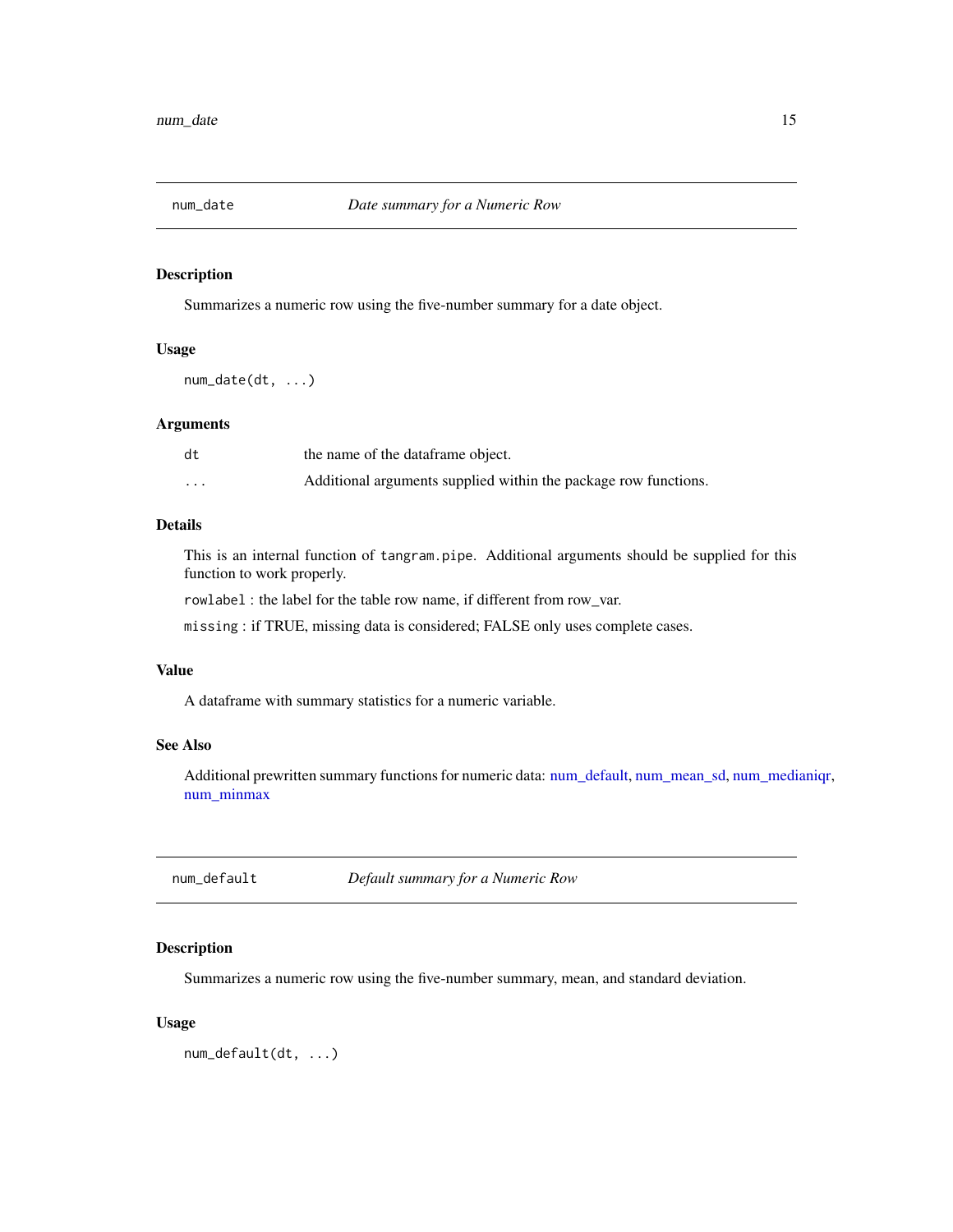#### <span id="page-15-0"></span>Arguments

| dt       | the name of the dataframe object.                               |
|----------|-----------------------------------------------------------------|
| $\cdots$ | Additional arguments supplied within the package row functions. |

# Details

This is an internal function of tangram.pipe. Additional arguments should be supplied for this function to work properly.

rowlabel : the label for the table row name, if different from row\_var.

missing : if TRUE, missing data is considered; FALSE only uses complete cases.

digits : significant digits to use.

#### Value

A dataframe with summary statistics for a numeric variable.

# See Also

Additional prewritten summary functions for numeric data: [num\\_mean\\_sd,](#page-16-1) [num\\_medianiqr,](#page-16-2) [num\\_minmax,](#page-17-1) [num\\_date](#page-14-2)

| num diff |  |
|----------|--|
|----------|--|

num\_diff *Numeric Difference in Means*

#### Description

Default comparison function for numeric data.

# Usage

num\_diff(dt, num\_col, row\_var, digits)

# Arguments

| dt      | the name of the dataframe object.              |
|---------|------------------------------------------------|
| num_col | the number of categorical columns in the data. |
| row var | the name of the row variable in the data.      |
| digits  | significant digits to use.                     |

# Value

A dataframe calculating the difference in means between column pairs, as well as an overall oneway ANOVA across all groups.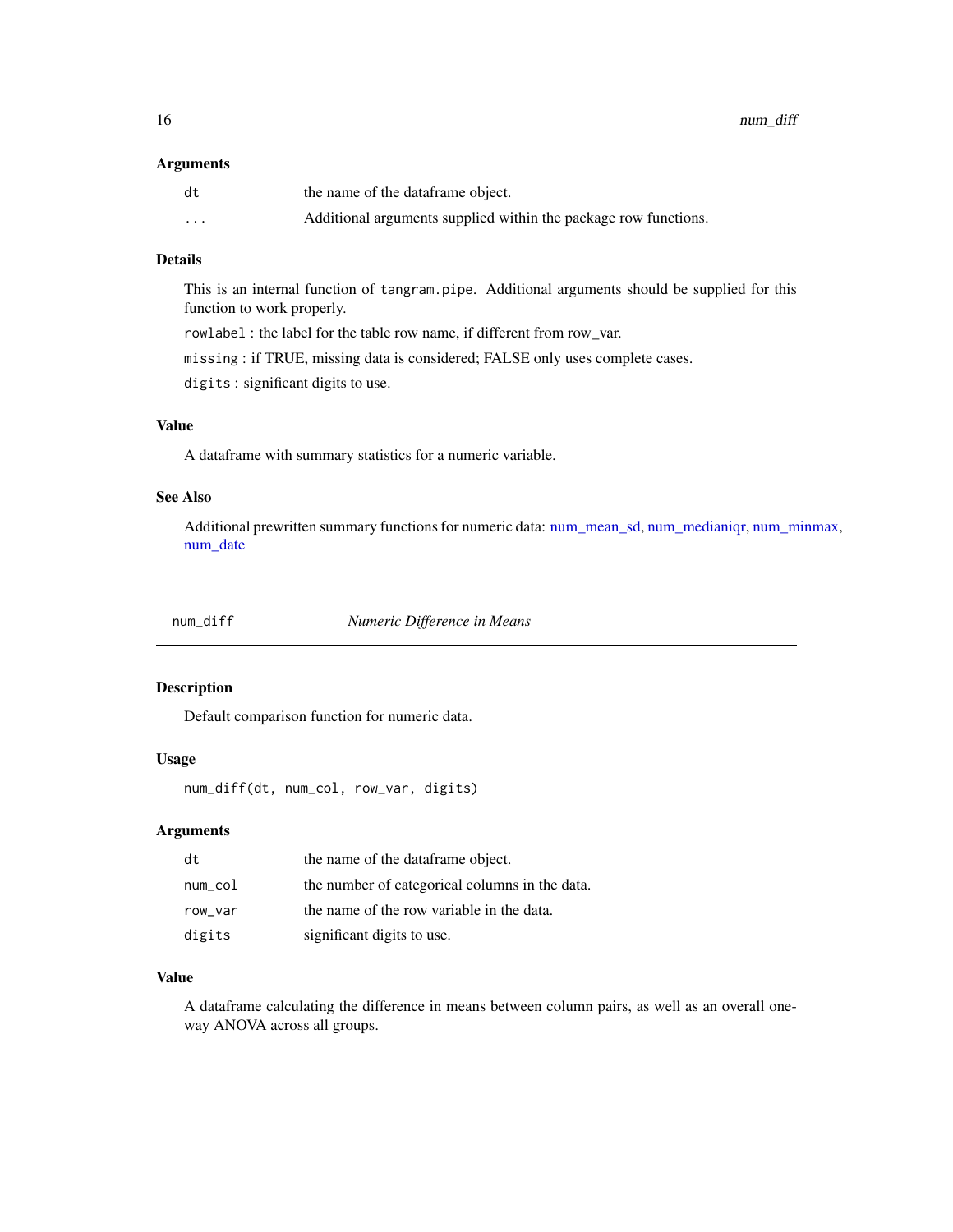<span id="page-16-1"></span><span id="page-16-0"></span>

Summarizes a numeric row using the mean and standard deviation.

#### Usage

num\_mean\_sd(dt, ...)

#### Arguments

| dt      | the name of the dataframe object.                               |
|---------|-----------------------------------------------------------------|
| $\cdot$ | Additional arguments supplied within the package row functions. |

# Details

This is an internal function of tangram.pipe. Additional arguments should be supplied for this function to work properly.

rowlabel : the label for the table row name, if different from row\_var.

missing : if TRUE, missing data is considered; FALSE only uses complete cases.

digits : significant digits to use.

# Value

A dataframe with summary statistics for a numeric variable.

#### See Also

Additional prewritten summary functions for numeric data: [num\\_default,](#page-14-1) [num\\_medianiqr,](#page-16-2) [num\\_minmax,](#page-17-1) [num\\_date](#page-14-2)

<span id="page-16-2"></span>num\_medianiqr *Median/IQR summary for a Numeric Row*

# Description

Summarizes a numeric row using the median and interquartile range.

#### Usage

num\_medianiqr(dt, ...)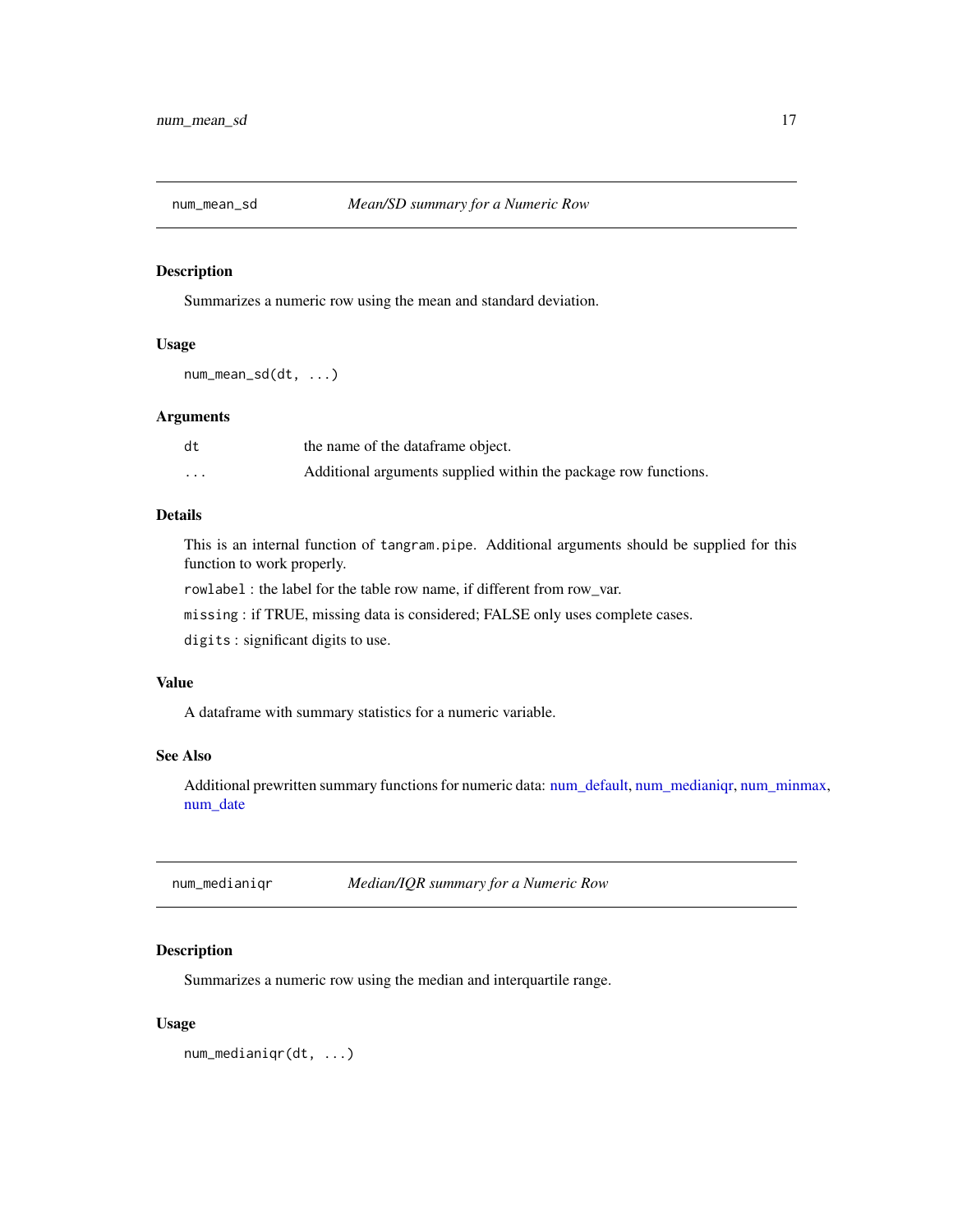#### <span id="page-17-0"></span>Arguments

| dt       | the name of the dataframe object.                               |
|----------|-----------------------------------------------------------------|
| $\cdots$ | Additional arguments supplied within the package row functions. |

# Details

This is an internal function of tangram.pipe. Additional arguments should be supplied for this function to work properly.

rowlabel : the label for the table row name, if different from row\_var.

missing : if TRUE, missing data is considered; FALSE only uses complete cases.

digits : significant digits to use.

# Value

A dataframe with summary statistics for a numeric variable.

# See Also

Additional prewritten summary functions for numeric data: [num\\_default,](#page-14-1) [num\\_mean\\_sd,](#page-16-1) [num\\_minmax,](#page-17-1) [num\\_date](#page-14-2)

<span id="page-17-1"></span>

num\_minmax *Min-Max summary for a Numeric Row*

#### Description

Summarizes a numeric row using the minimum and maximum values.

# Usage

num\_minmax(dt, ...)

#### Arguments

| dt                      | the name of the dataframe object.                               |
|-------------------------|-----------------------------------------------------------------|
| $\cdot$ $\cdot$ $\cdot$ | Additional arguments supplied within the package row functions. |

# Details

This is an internal function of tangram.pipe. Additional arguments should be supplied for this function to work properly.

rowlabel : the label for the table row name, if different from row\_var.

missing : if TRUE, missing data is considered; FALSE only uses complete cases.

digits : significant digits to use.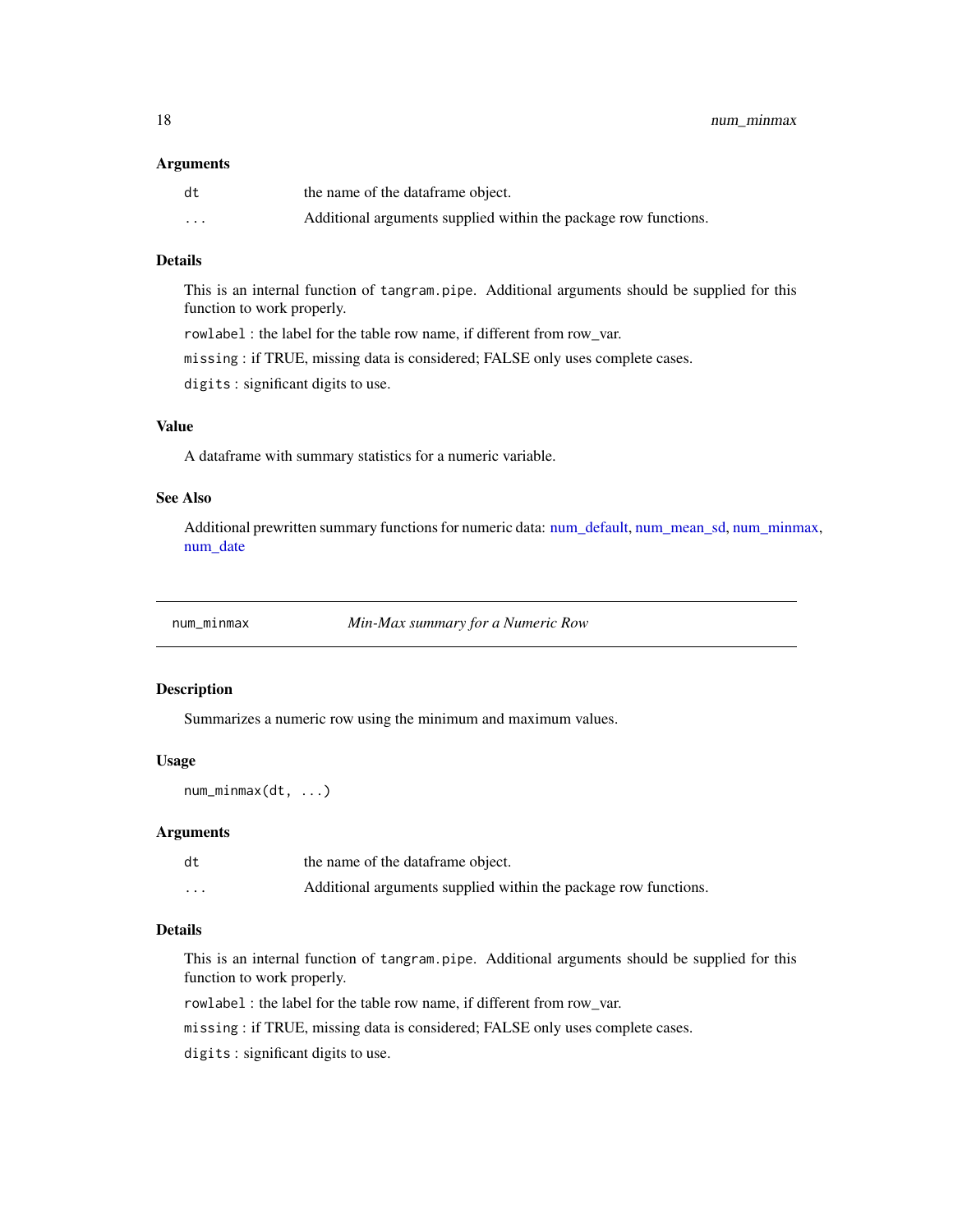#### <span id="page-18-0"></span>num\_row 19

# Value

A dataframe with summary statistics for a numeric variable.

# See Also

Additional prewritten summary functions for numeric data: [num\\_default,](#page-14-1) [num\\_mean\\_sd,](#page-16-1) [num\\_medianiqr,](#page-16-2) [num\\_date](#page-14-2)

<span id="page-18-1"></span>num\_row *Numeric Row*

# Description

Adds in a numeric row to a tangram.pipe table.

# Usage

```
num_row(
 list_obj,
  row_var,
  col_var = NULL,
 newdata = FALSE,
 rowlabel = NULL,
  summary = NULL,
 missing = NULL,
 overall = NULL,
  comparison = NULL,
 digits = 2\mathcal{L}
```

| list_obj   | the name of the tbl_start object previously initialized.                                       |
|------------|------------------------------------------------------------------------------------------------|
| row_var    | the name of the variable to be used in the rows.                                               |
| col var    | the variable to be used in the table columns. Default is from initialized tbl_start<br>object. |
| newdata    | enter new dataset name if different from that initialized in tbl_start.                        |
| rowlabel   | the label for the table row name, if different from row_var.                                   |
| summary    | summary function for the data, if different from the one supplied in tbl_start.                |
| missing    | logical: if TRUE, missing data is considered; FALSE only uses complete cases.                  |
| overall    | logical: if TRUE, an overall column is included.                                               |
| comparison | the name of the comparison test to use, if different from that initialized in<br>tbl_start.    |
| digits     | significant digits to use.                                                                     |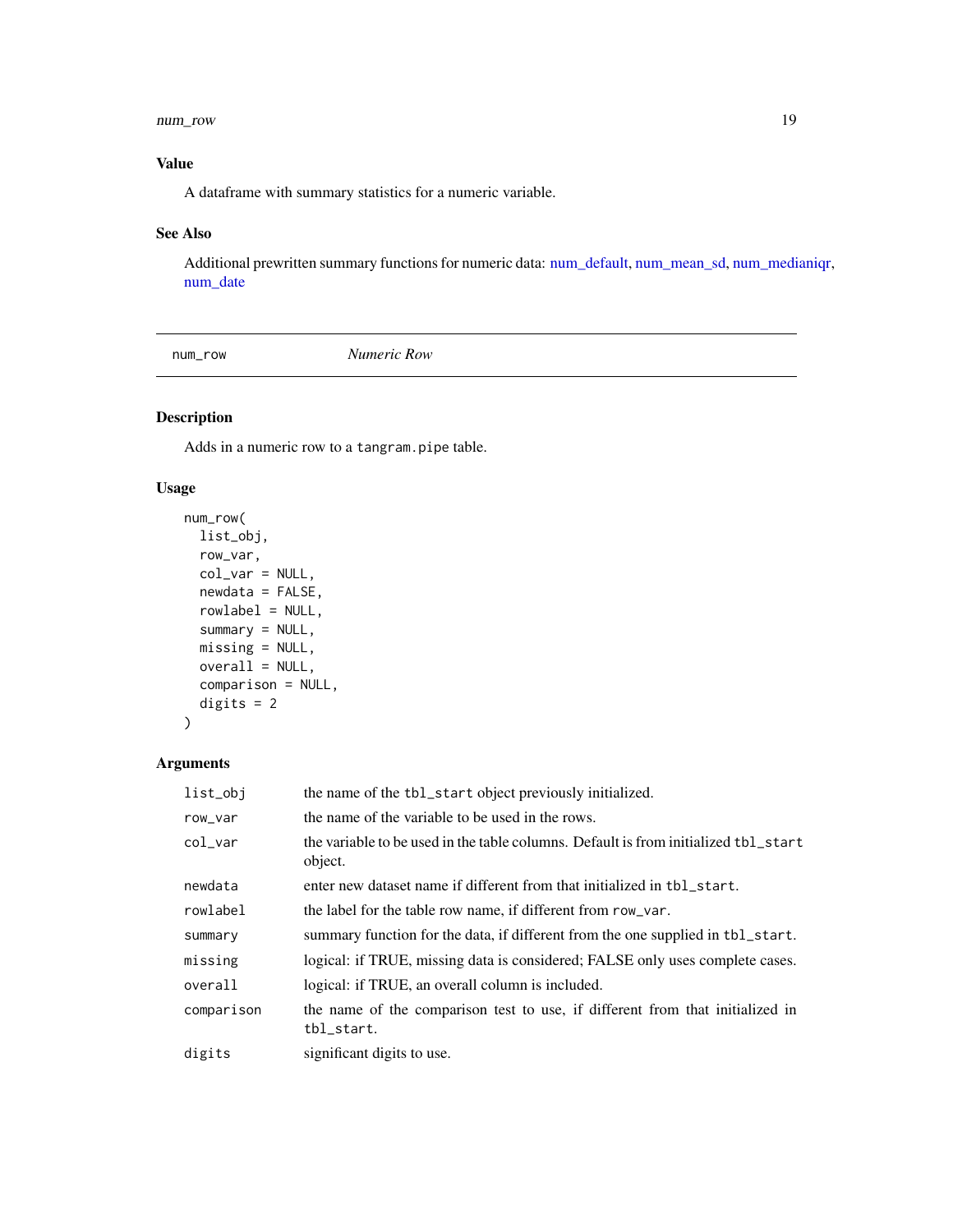# <span id="page-19-0"></span>Value

A list with the numeric row's table information added as a new element to list\_obj.

#### See Also

Possible summary functions for numeric data: [num\\_default,](#page-14-1) [num\\_mean\\_sd,](#page-16-1) [num\\_medianiqr,](#page-16-2) [num\\_minmax,](#page-17-1) [num\\_date](#page-14-2)

Other related row-building functions: [cat\\_row,](#page-12-1) [binary\\_row,](#page-6-1) [n\\_row,](#page-19-1) [empty\\_row](#page-13-1)

Starting a tangram.pipe table: [tbl\\_start](#page-22-1)

# Examples

```
x <- tbl_start(iris, "Species", missing=TRUE, overall=TRUE, comparison=TRUE) %>%
  num_row("Sepal.Length", rowlabel="Sepal Length")
```
<span id="page-19-1"></span>

n\_row *Row counter*

# Description

Counts the instances of each column variable of the dataframe to be used in a tangram.pipe table (if applicable), and gives an overall row count.

# Usage

```
n_row(
  list_obj,
  col_var = NULL,
  newdata = FALSE,missing = NULL,
  overall = NULL
\mathcal{L}
```
# Arguments

| the variable to be used in the table columns. Default is from initialized tbl_start<br>col_var<br>object.          |  |
|--------------------------------------------------------------------------------------------------------------------|--|
| enter new dataset name if different from that initialized in the start.<br>newdata                                 |  |
| missing<br>logical: if TRUE, missing data in the column variable is considered; FALSE<br>only uses complete cases. |  |
| logical: if TRUE, an overall column is included.<br>overall                                                        |  |

# Value

A list with the row counts added as a new element to list\_obj.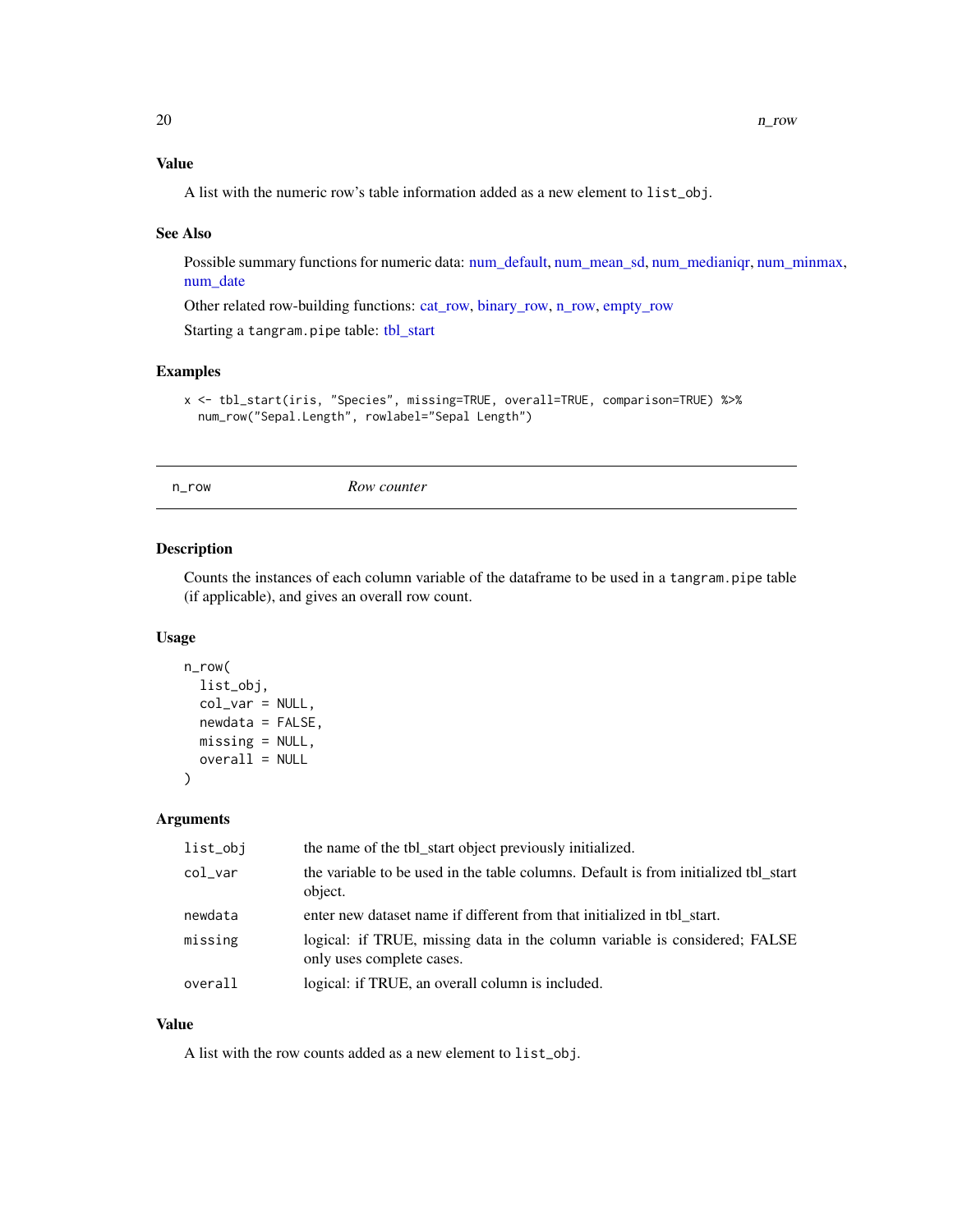# <span id="page-20-0"></span>print.tangram.pipe 21

#### See Also

Other related row-building functions: [num\\_row,](#page-18-1) [cat\\_row,](#page-12-1) [binary\\_row,](#page-6-1) [empty\\_row](#page-13-1) Starting a tangram.pipe table: [tbl\\_start](#page-22-1)

# Examples

```
x <- tbl_start(iris, "Species", missing=TRUE, overall=TRUE, comparison=TRUE) %>%
  n_row()
```
print.tangram.pipe *Printing a Table*

# Description

Prints a finished table created from tangram.pipe.

# Usage

## S3 method for class 'tangram.pipe'  $print(x, \ldots)$ 

#### Arguments

|          | the name of the tbl_start object previously initialized. |
|----------|----------------------------------------------------------|
| $\cdots$ | further arguments passed to or from other methods.       |

#### Value

A dataframe object containing the information from the last element of a tangram.pipe class object created using tbl\_out(). This is the finalized table object.

# Examples

```
iris$color <- sample(c("Blue", "Purple"), size=150, replace=TRUE)
iris$Stem.Size <- sample(c("Small", "Medium", "Medium", "Large"), size=150, replace=TRUE)
iris$Leaf.Color <- "Green"
x <- tbl_start(iris, "Species", missing=TRUE, overall=TRUE, comparison=TRUE) %>%
 num_row("Sepal.Length", rowlabel="Sepal Length") %>%
  empty_row() %>%
  num_row("Sepal.Width", rowlabel="Sepal Width") %>%
  empty_row() %>%
  num_row("Petal.Length", rowlabel="Petal Length") %>%
  empty_row() %>%
  num_row("Petal.Width", rowlabel="Petal Width") %>%
  empty_row() %>%
  cat_row("Stem.Size", rowlabel="Stem Size") %>%
  empty_row() %>%
  binary_row("color", rowlabel="Color") %>%
  tbl_out() %>%
  print()
```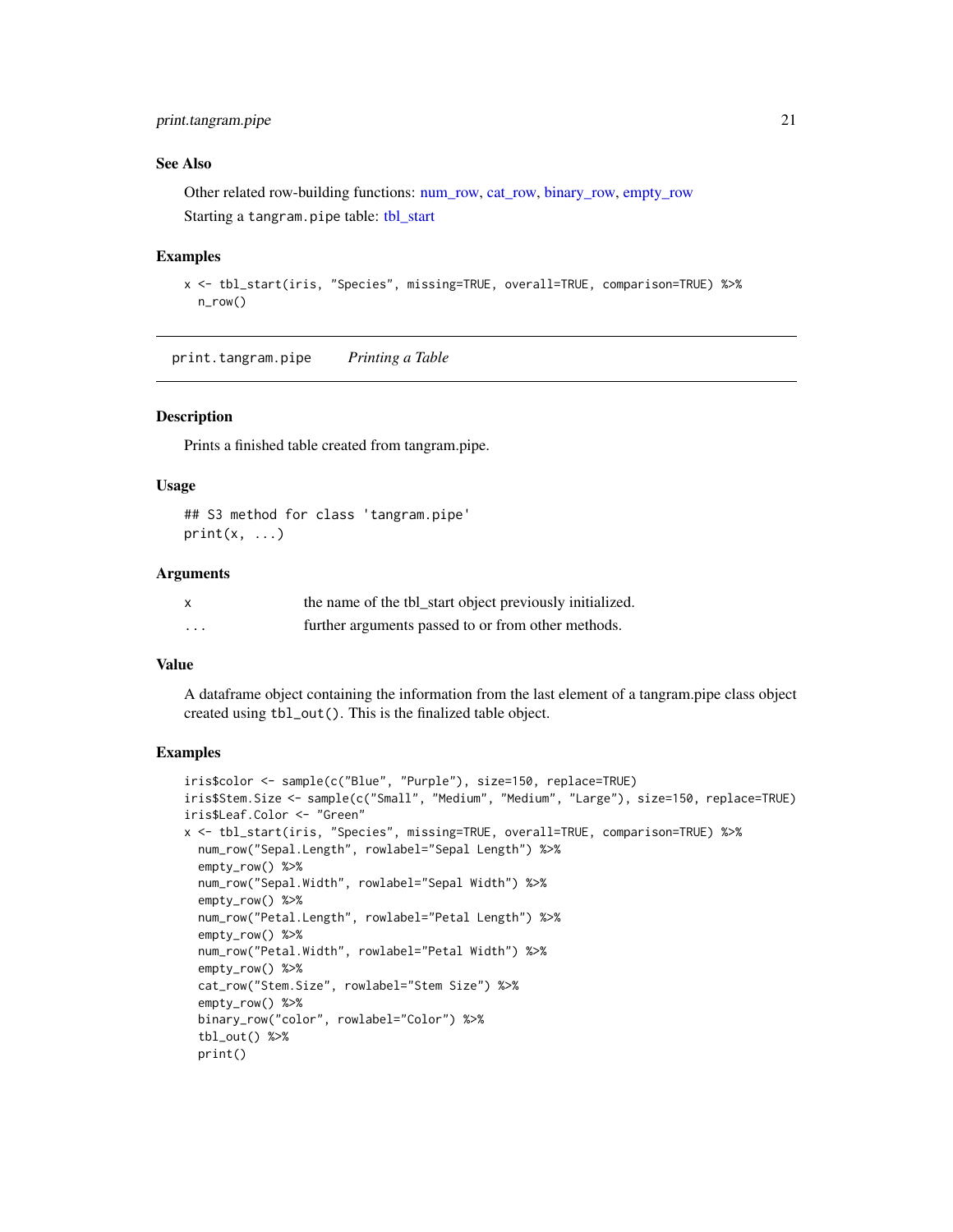<span id="page-21-0"></span>tangram\_styling *Tangram Styling*

# Description

Used to preprocess a tangram.pipe table for HTML formatting.

# Usage

```
tangram_styling(df)
```
# Arguments

df The output data frame object to be printed in HTML form.

#### Value

A dataframe containing HTML formatting code where applicable.

tbl\_out *Output Table*

# Description

Produces a finalized tangram.pipe table.

# Usage

```
tbl_out(list_obj)
```
# Arguments

list\_obj the name of the tbl\_start object previously initialized.

# Value

A tangram.pipe class object with the finalized table as a dataframe added as the most recent element of list\_obj.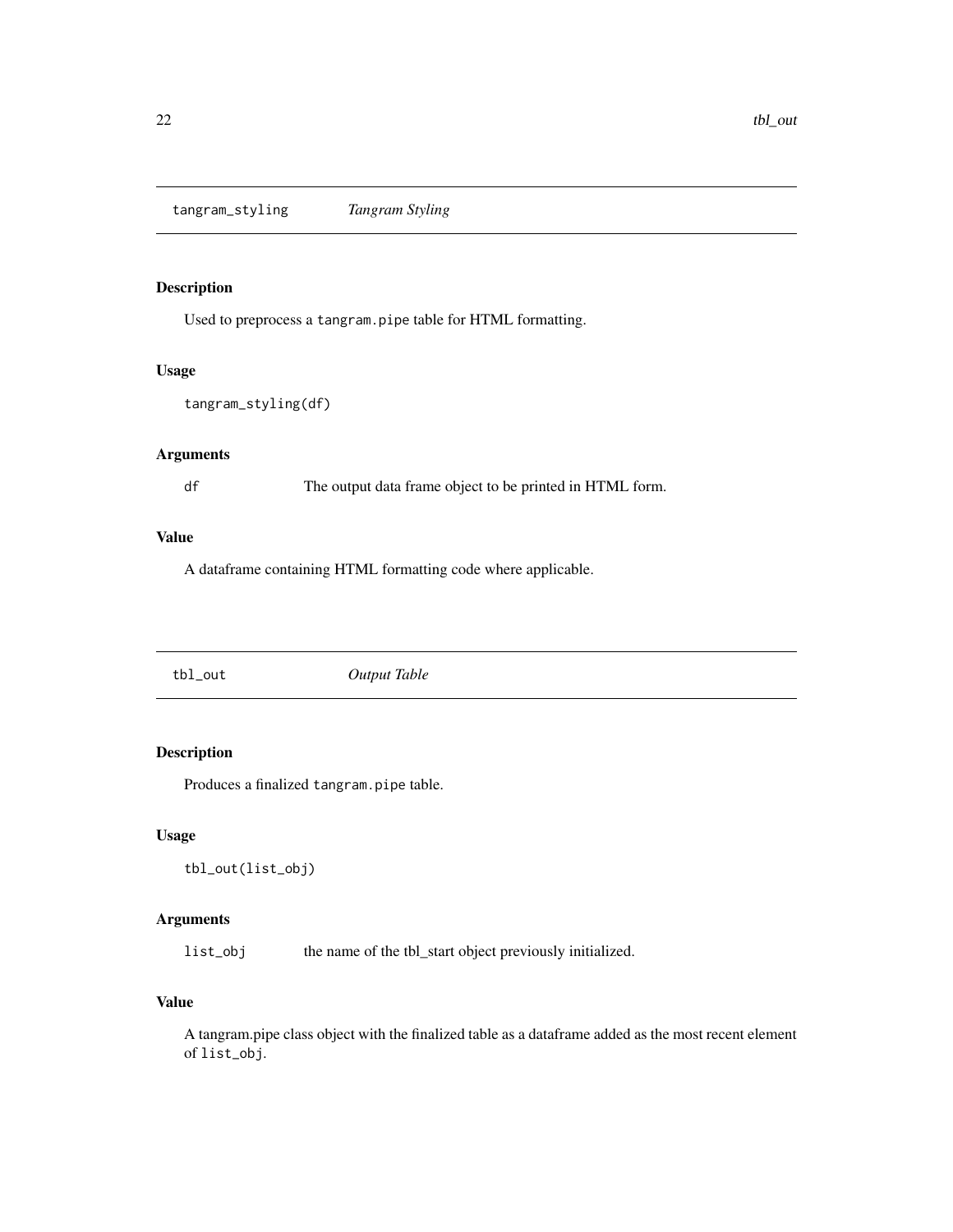#### <span id="page-22-0"></span>tbl\_start 23

# Examples

```
iris$color <- sample(c("Blue", "Purple"), size=150, replace=TRUE)
iris$Stem.Size <- sample(c("Small", "Medium", "Medium", "Large"), size=150, replace=TRUE)
iris$Leaf.Color <- "Green"
x <- tbl_start(iris, "Species", missing=TRUE, overall=TRUE, comparison=TRUE) %>%
  num_row("Sepal.Length", rowlabel="Sepal Length") %>%
  empty_row() %>%
  num_row("Sepal.Width", rowlabel="Sepal Width") %>%
  empty_row() %>%
  num_row("Petal.Length", rowlabel="Petal Length") %>%
  empty_row() %>%
  num_row("Petal.Width", rowlabel="Petal Width") %>%
  empty_row() %>%
  cat_row("Stem.Size", rowlabel="Stem Size") %>%
  empty_row() %>%
  binary_row("color", rowlabel="Color") %>%
  tbl_out()
```
<span id="page-22-1"></span>tbl\_start *Table Initialization*

# Description

Initializes a tangram.pipe table by specifying the desired elements and data components.

# Usage

```
tbl_start(
  data,
  col_var,
 missing = FALSE,
 overall = TRUE,comparison = FALSE,
  default_num_summary = num_default,
 default_cat_summary = cat_default,
  default_binary_summary = binary_default
\lambda
```

| data       | The dataset to be used in the table.                                                    |
|------------|-----------------------------------------------------------------------------------------|
| col_var    | The variable to be used in the table columns. NULL if single summary column<br>desired. |
| missing    | logical: if TRUE, missing data is considered; FALSE only uses complete cases.           |
| overall    | logical: if TRUE, an overall column is included.                                        |
| comparison | logical: if TRUE, a comparison test is conducted between columns.                       |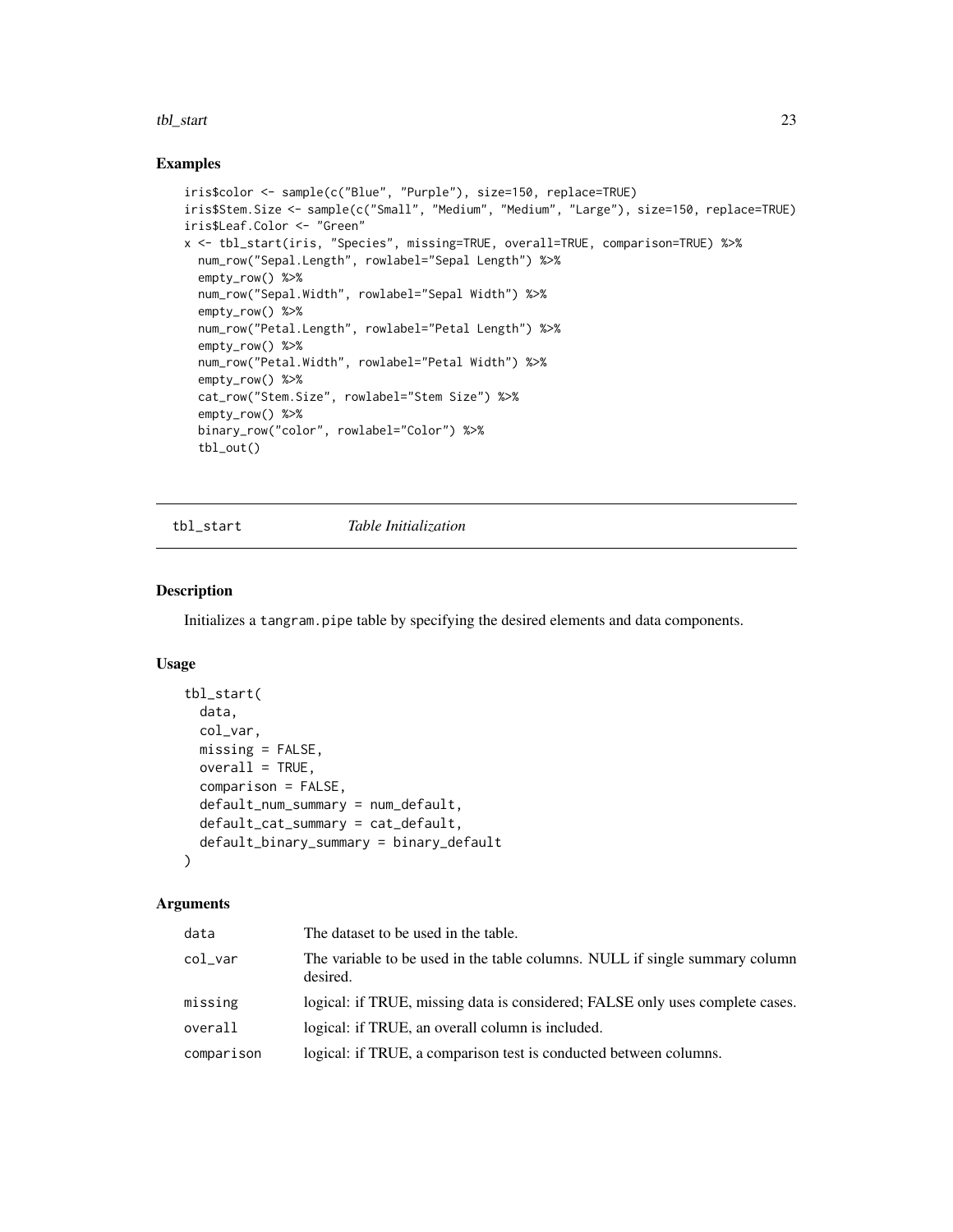| default_num_summary                                                                                                                                                                                                                  |
|--------------------------------------------------------------------------------------------------------------------------------------------------------------------------------------------------------------------------------------|
| The default summary function to use for numerical rows. By default, the pack-<br>age will use num_default(), but the user can also choose num_minmax, num_medianiqr,<br>num mean sd, or write a custom function to use for the rows. |
| default_cat_summary                                                                                                                                                                                                                  |
| The default summary function to use for categorical rows. By default, the pack-<br>age will use cat_default(), but the user can also choose cat_pct or write a<br>custom function to use for the rows.                               |
| default_binary_summary                                                                                                                                                                                                               |
| The default summary function to use for binary rows. By default, the package<br>will use binary_default(), but the user can also choose binary_pct or write<br>a custom function to use for the rows.                                |

# Value

A list containing separate entries holding information provided in the function's arguments, as well as a calculated number of column categories to include for the initialized table.

# Examples

x <- tbl\_start(iris, "Species", missing=TRUE, overall=TRUE, comparison=TRUE)